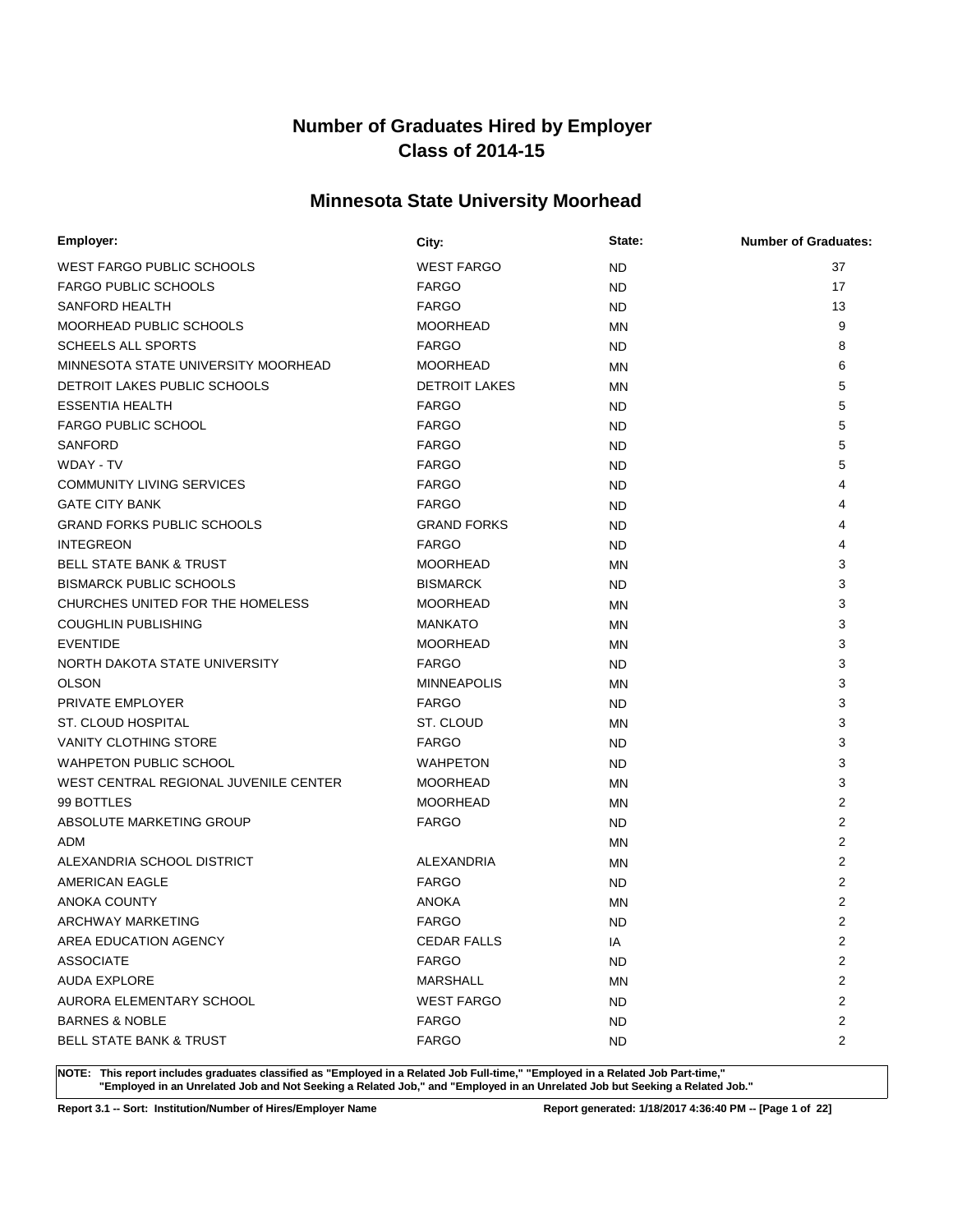# **Minnesota State University Moorhead**

| Employer:                              | City:                | State:    | <b>Number of Graduates:</b> |
|----------------------------------------|----------------------|-----------|-----------------------------|
| <b>BLACK RIDGE FINANCIAL</b>           | <b>FARGO</b>         | <b>ND</b> | $\overline{2}$              |
| BRECKENRIDGE ELEMENTARY SCHOOL         | <b>BRECKENRIDGE</b>  | <b>MN</b> | 2                           |
| CATHOLIC EAST ELEMENTARY               | MILWAUKEE            | WI        | 2                           |
| CENTURY ELEMENTARY SCHOOL              | <b>PARK RAPIDS</b>   | ΜN        | 2                           |
| CHI HEALTH AT HOME                     | <b>BRECKENRISGE</b>  | <b>MN</b> | $\overline{2}$              |
| <b>CITY OF BARNESVILLE</b>             | <b>BARNESVILLE</b>   | MN        | 2                           |
| CITY OF FARGO                          | <b>FARGO</b>         | ND.       | $\overline{2}$              |
| <b>CLAY COUNTY ATTORNEY'S OFFICE</b>   | <b>MOORHEAD</b>      | <b>MN</b> | 2                           |
| <b>CLAY COUNTY SOCIAL SERVICES</b>     | <b>MOORHEAD</b>      | <b>MN</b> | 2                           |
| DAKOTA BOYS AND GIRLS RANCH            | <b>WEST FARGO</b>    | ND.       | 2                           |
| DAKOTA FOUNDATION                      | <b>FARGO</b>         | ND.       | 2                           |
| <b>DIGI-KEY ELECTRONICS</b>            | THIEF RIVER FALLS    | <b>MN</b> | 2                           |
| <b>DISCOVERY BENEFITS</b>              | <b>FARGO</b>         | ND.       | 2                           |
| <b>DISNEY</b>                          |                      | FL.       | 2                           |
| E.W. WYLIE                             | <b>WEST FARGO</b>    | ND.       | 2                           |
| EAGAN SCHOOL DISTRICT                  | EAGAN                | <b>MN</b> | 2                           |
| EIDE BAILLY                            | <b>FARGO</b>         | ND.       | 2                           |
| <b>ESSENTIA HEALTH</b>                 | <b>DETROIT LAKES</b> | <b>MN</b> | 2                           |
| <b>ESSENTIA HEALTH</b>                 | <b>FOSSTON</b>       | <b>MN</b> | 2                           |
| <b>FARGO PARK DISTRICT</b>             | <b>FARGO</b>         | ND.       | $\overline{2}$              |
| <b>FARGO PUBLIC SCHOOLS</b>            | ND.                  | ND.       | $\overline{2}$              |
| FERGUSON ELEMENTARY                    |                      | MN        | $\overline{2}$              |
| <b>GENERAL MILLS</b>                   | <b>GOLDEN VALLEY</b> | <b>MN</b> | $\overline{2}$              |
| <b>GOLDMARK</b>                        | <b>FARGO</b>         | ND.       | $\overline{2}$              |
| <b>HAWLEY PUBLIC LIBRARY</b>           | <b>HAWLEY</b>        | <b>MN</b> | $\overline{2}$              |
| <b>HEALTHSOURCE CHIROPRACTIC REHAB</b> | <b>MOORHEAD</b>      | <b>MN</b> | 2                           |
| <b>HELENA SCHOOL DISTRICT</b>          | <b>HELENA</b>        | МT        | 2                           |
| <b>HESS TAIWAN</b>                     | <b>TAIPEI</b>        |           | $\overline{2}$              |
| INTEGREON MANAGED SOLUTIONS INC        | <b>FARGO</b>         | <b>ND</b> | 2                           |
| <b>KATY ISD</b>                        | <b>KATY</b>          | <b>TX</b> | 2                           |
| KULM HIGH SCHOOL                       | <b>KULM</b>          | ND        | $\overline{2}$              |
| LAKE PARK/ AUDUBON ELEMENTARY SCHOOL   | <b>AUDUBON</b>       | <b>MN</b> | 2                           |
| LAKE REGION HEALTHCARE                 | <b>FERGUS FALLS</b>  | MN        | $\overline{2}$              |
| <b>LAKEVILLE ISD 914</b>               | LAKEVILLE            | ΜN        | $\overline{2}$              |
| LIBERTY MIDDLE SCHOOL                  | <b>WEST FARGO</b>    | ND.       | $\overline{2}$              |
| LONGHORN STEAKHOUSE                    | <b>NORTHGLENN</b>    | CO        | $\overline{2}$              |
| LUTHERAN SOCIAL SERVICES               | <b>FARGO</b>         | ND.       | $\overline{2}$              |
| LUTHERAN SOCIAL SERVICES OF ND         | <b>FARGO</b>         | ND.       | $\overline{2}$              |
| <b>MAYO CLINIC</b>                     | <b>ROCHESTER</b>     | ΜN        | $\overline{c}$              |
| <b>MICROSOFT</b>                       | <b>FARGO</b>         | ND.       | $\overline{2}$              |

**NOTE: This report includes graduates classified as "Employed in a Related Job Full-time," "Employed in a Related Job Part-time," "Employed in an Unrelated Job and Not Seeking a Related Job," and "Employed in an Unrelated Job but Seeking a Related Job."**

**Report 3.1 -- Sort: Institution/Number of Hires/Employer Name Report generated: 1/18/2017 4:36:40 PM -- [Page 2 of 22]**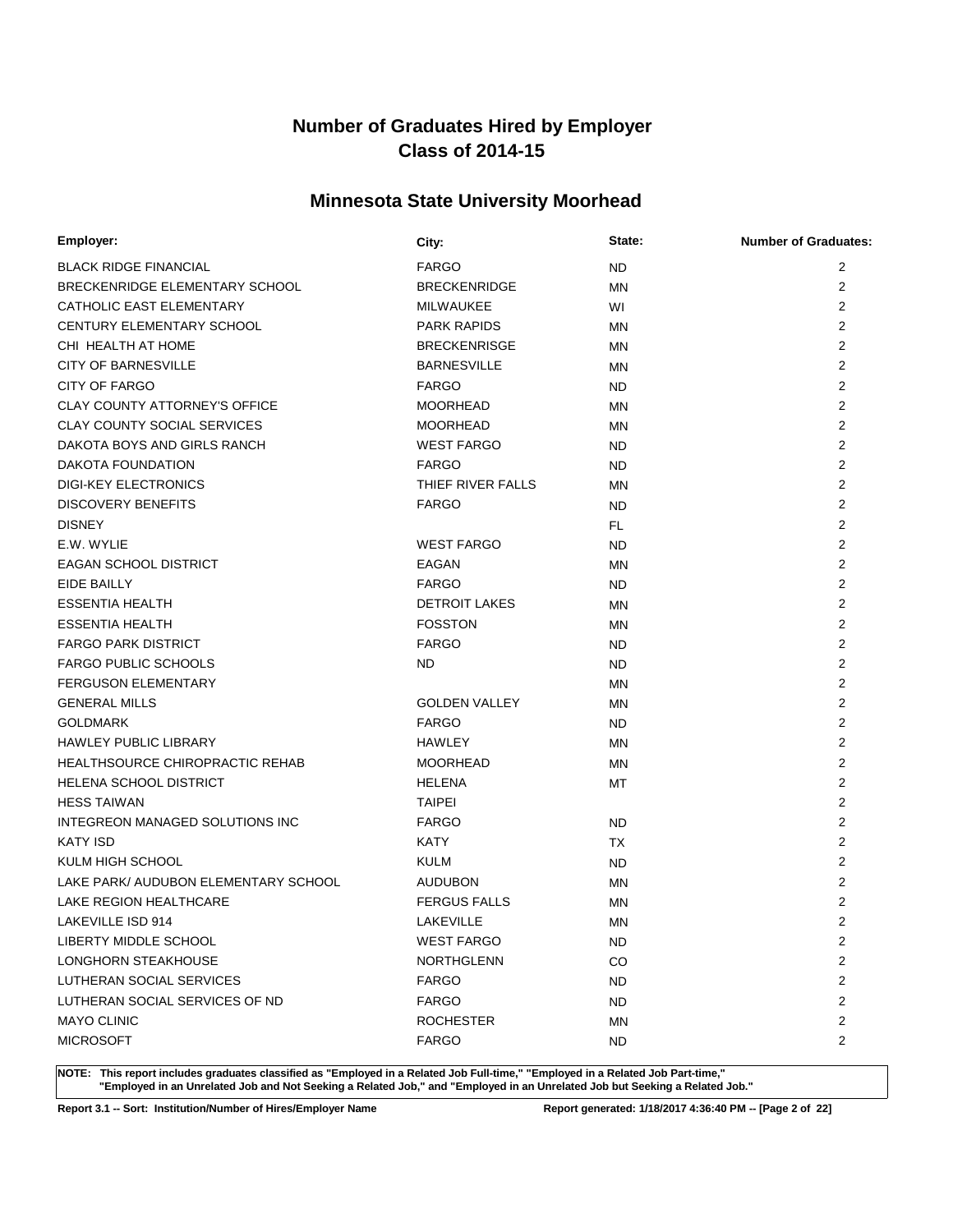# **Minnesota State University Moorhead**

| Employer:                                | City:                  | State:    | <b>Number of Graduates:</b> |
|------------------------------------------|------------------------|-----------|-----------------------------|
| MINNESOTA STATE COMMUNITY & TECH COLLEGE | <b>MOORHEAD</b>        | <b>MN</b> | 2                           |
| MOORHEAD COMMUNITY ACCESS MEDIA          | <b>MOORHEAD</b>        | <b>MN</b> | $\overline{2}$              |
| NATIONAL PARK SERVICE                    | <b>CASTER</b>          | <b>SD</b> | 2                           |
| <b>NOBLE MANSFIELD</b>                   | <b>BLOOMINGTON</b>     | MN        | 2                           |
| NORTH STAR NURSING                       |                        | <b>MN</b> | 2                           |
| NORTHWESTERN MUTUAL                      | <b>FARGO</b>           | ND.       | 2                           |
| <b>OGILVY &amp; MATHER</b>               | <b>KUALA LUMPUR</b>    |           | 2                           |
| PARKER VALLEY HOPE                       | <b>PARKER</b>          | CO        | 2                           |
| PLAINS ART MUSEUM                        | <b>FARGO</b>           | ND.       | $\overline{2}$              |
| <b>PTC</b>                               | <b>BLAINE</b>          | <b>MN</b> | $\overline{2}$              |
| <b>QUALITY TOYOTA</b>                    | <b>FERGUS FALLS</b>    | <b>MN</b> | 2                           |
| RADIO FM MEDIA                           | <b>FARGO</b>           | ND.       | $\overline{2}$              |
| <b>RED LOBSTER</b>                       | <b>FARGO</b>           | ND.       | $\overline{2}$              |
| ROERS CONSTRUCTION                       | <b>FARGO</b>           | ND        | 2                           |
| <b>RURAL MN CEP</b>                      | <b>BEMIDJI</b>         | <b>MN</b> | $\overline{2}$              |
| <b>SAMS CLUB</b>                         | <b>MOORHEARD</b>       | <b>MN</b> | $\overline{2}$              |
| SANFORD PROFILE                          | <b>FARGO</b>           | ND.       | 2                           |
| <b>SEARS</b>                             | <b>FARGO</b>           | ND.       | 2                           |
| <b>SHAREHOUSE INC</b>                    | <b>MOOREHAD</b>        | <b>MN</b> | $\overline{2}$              |
| <b>SIT FOR WORK</b>                      | <b>CLOQUET</b>         | MN        | 2                           |
| <b>SOLUTIONS</b>                         | <b>MOORHEAD</b>        | MN        | 2                           |
| SOLUTIONS BEHAVIORAL HEALTHCARE PRO.     | <b>MOORHEAD</b>        | <b>MN</b> | 2                           |
| SOLUTIONS BEHAVIORAL HEALTHCARE PRO.     | <b>FARGO</b>           | ND.       | $\overline{2}$              |
| <b>SUPERIOR INDUSTRIES</b>               | <b>MORRIS</b>          | ΜN        | $\overline{2}$              |
| SWANSON HEALTH PRODUCTS                  | <b>FARGO</b>           | ND.       | $\overline{2}$              |
| <b>TARGET</b>                            | <b>BRAINERD</b>        | <b>MN</b> | $\overline{2}$              |
| <b>TODD COUNTY ELEMENTARY</b>            | <b>MISSION</b>         | SD        | $\overline{2}$              |
| TWIN CITIES BUSINESS                     |                        | <b>MN</b> | $\overline{2}$              |
| <b>U.S ARMY</b>                          |                        |           | $\overline{2}$              |
| <b>US ARMY</b>                           | <b>FORT LEWIS</b>      | <b>WA</b> | $\overline{2}$              |
| <b>VALLEY PREMIER BANK</b>               | <b>MOORHEAD</b>        | MN        | $\overline{2}$              |
| <b>VERNDALE PUBLIC SCHOOLS</b>           | VERNDALE               | <b>MN</b> | $\overline{2}$              |
| WALGREENS                                | <b>WHITE BEAR LAKE</b> | ΜN        | 2                           |
| <b>WALT DISNEY COMPANY</b>               | <b>ORLANDO</b>         | FL        | $\overline{2}$              |
| WESTWOOD EARLY CHILDHOOD CENTER          | <b>ST. LOUIS PARK</b>  | ΜN        | $\overline{2}$              |
| YELLOWWOODS SCHOOL                       | ADELAIDE               |           | $\overline{2}$              |
| A6 COUNTY FARM CREDIT SERVICES           | <b>FARGO</b>           | <b>ND</b> |                             |
| AARON CARLSON WOODWORK                   | <b>MORRIS</b>          | <b>MN</b> |                             |
| ACCESS OF THE RED RIVER VALLEY           |                        | <b>MN</b> |                             |
| ACCURATE HOME CARE                       | <b>ELK RIVER</b>       | ΜN        | 1                           |

**NOTE: This report includes graduates classified as "Employed in a Related Job Full-time," "Employed in a Related Job Part-time," "Employed in an Unrelated Job and Not Seeking a Related Job," and "Employed in an Unrelated Job but Seeking a Related Job."**

**Report 3.1 -- Sort: Institution/Number of Hires/Employer Name Report generated: 1/18/2017 4:36:40 PM -- [Page 3 of 22]**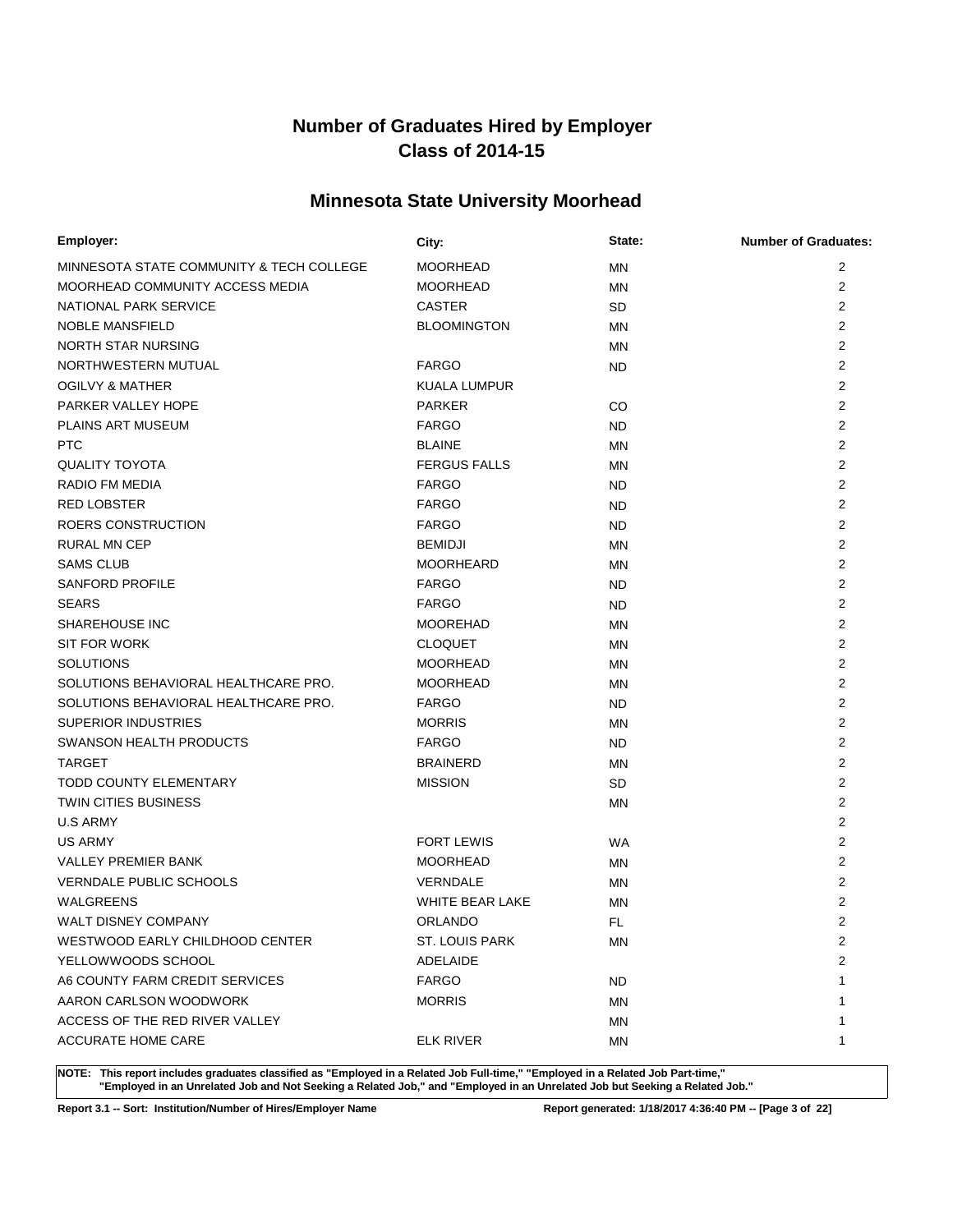# **Minnesota State University Moorhead**

| Employer:                             | City:                   | State:    | <b>Number of Graduates:</b> |
|---------------------------------------|-------------------------|-----------|-----------------------------|
| ADA-BORUP PUBLIC SCHOOLS              | <b>ADA</b>              | <b>MN</b> |                             |
| ADM                                   | <b>FARGO</b>            | ND        | 1                           |
| ADVANCED STRIPING AND SEALCOATING     | <b>FARGO</b>            | <b>ND</b> |                             |
| <b>AECOM</b>                          | <b>DULUTH</b>           | <b>MN</b> |                             |
| <b>AEGIS THERAPIES</b>                | <b>CLOQUEST</b>         | <b>MN</b> |                             |
| AFFINITY PLUS FEDERAL CREDIT UNION    | <b>MOORHEAD</b>         | <b>MN</b> |                             |
| <b>ALDEVRON</b>                       | <b>FARGO</b>            | <b>ND</b> |                             |
| ALERUS FINANCIAL                      | <b>FARGO</b>            | ND        |                             |
| ALEXANDRIA PUBLIC SCHOOLS             | ALEXANDRIA              | <b>MN</b> |                             |
| ALL AMERICAN PLUMBING AND HEATING     | <b>HORACE</b>           | ND        |                             |
| ALLEGIANCE SOFTWARE                   | <b>FARGO</b>            | <b>ND</b> |                             |
| ALLIANCE OF THERAPY SPECIALISTS       | <b>DENVER</b>           | CO        |                             |
| <b>ALLINA</b>                         | <b>VADNAIS HEIGHTS</b>  | <b>MN</b> |                             |
| ALLSTATE INSURANCE COMPANY            | <b>FARGO</b>            | ND        |                             |
| ALTRU HEALTH                          | <b>GRAND FORKS</b>      | <b>ND</b> |                             |
| AMC THEATERS                          | ARLINGTON               | VA        |                             |
| AMERICORPS, YMCA                      | <b>FARGO</b>            | ND        |                             |
| ANNE CARLSEN CENTER                   | <b>FARGO</b>            | ND        |                             |
| ANOKA HENNEPIN SCHOOL DISTRICT        | 2340 NORTHDALE BLVD.    | <b>MN</b> |                             |
| ANOKA HENNEPIN SCHOOL DISTRICT        | <b>ANOKA</b>            | MN        |                             |
| ANOKA HIGH SCHOOL                     | <b>ANOKA</b>            | MN        |                             |
| ANOKA METRO REGIONAL TREATMENT CENTER | <b>ANOKA</b>            | ΜN        |                             |
| ANOKA RAMSEY COMMUNITY COLLEGE        | <b>COON RAPIDS</b>      | <b>MN</b> |                             |
| ANOKA TECHNICAL COLLEGE               | <b>RED WING</b>         | MN        |                             |
| ANOKA-HENNEPIN ISD #11                | <b>ANOKA</b>            | <b>MN</b> |                             |
| <b>ANYTIME FITNESS</b>                |                         |           |                             |
| <b>ANYTIME FITNESS</b>                | <b>MINNEAPOLIS</b>      | ΜN        |                             |
| APPLE WOOD BUILDERS                   | WHITE BEAR LAKE         | ΜN        |                             |
| APPROACH                              | <b>PARK RAPIDS</b>      | <b>MN</b> |                             |
| AQC ENGINEERED SYSTEMS                | <b>MINNEAPOLIS</b>      | ΜN        |                             |
| AREA SPECIAL EDUCATION COOPERATIVE    |                         |           |                             |
| <b>ASHLEY BECKER</b>                  | <b>FARGO</b>            | ND        |                             |
| AUGUSTA UNIVERSITY VIKINGS            | <b>SIOUX FALLS</b>      | <b>SD</b> |                             |
| AURORA MEDICAL CENTER                 | <b>GRAND FORKS</b>      | <b>ND</b> | 1                           |
| <b>BANK OF THE CELEST</b>             | <b>FARGO</b>            | <b>ND</b> | 1                           |
| <b>BANK OF THE WEST</b>               | <b>FARGO</b>            | ND.       |                             |
| <b>BARNES &amp; THORNBURG LLP</b>     | <b>MINNEAPOLIS</b>      | MN        |                             |
| <b>BED BATH AND BEYOND</b>            | <b>COLORADO SPRINGS</b> | CO        |                             |
| BEHAVIOR HEALTH ASSOCIATES LTB        | <b>MOORHEAD</b>         | ΜN        |                             |
| <b>BELL STATE BANK &amp; TRUST</b>    |                         |           | 1                           |

**NOTE: This report includes graduates classified as "Employed in a Related Job Full-time," "Employed in a Related Job Part-time," "Employed in an Unrelated Job and Not Seeking a Related Job," and "Employed in an Unrelated Job but Seeking a Related Job."**

**Report 3.1 -- Sort: Institution/Number of Hires/Employer Name Report generated: 1/18/2017 4:36:40 PM -- [Page 4 of 22]**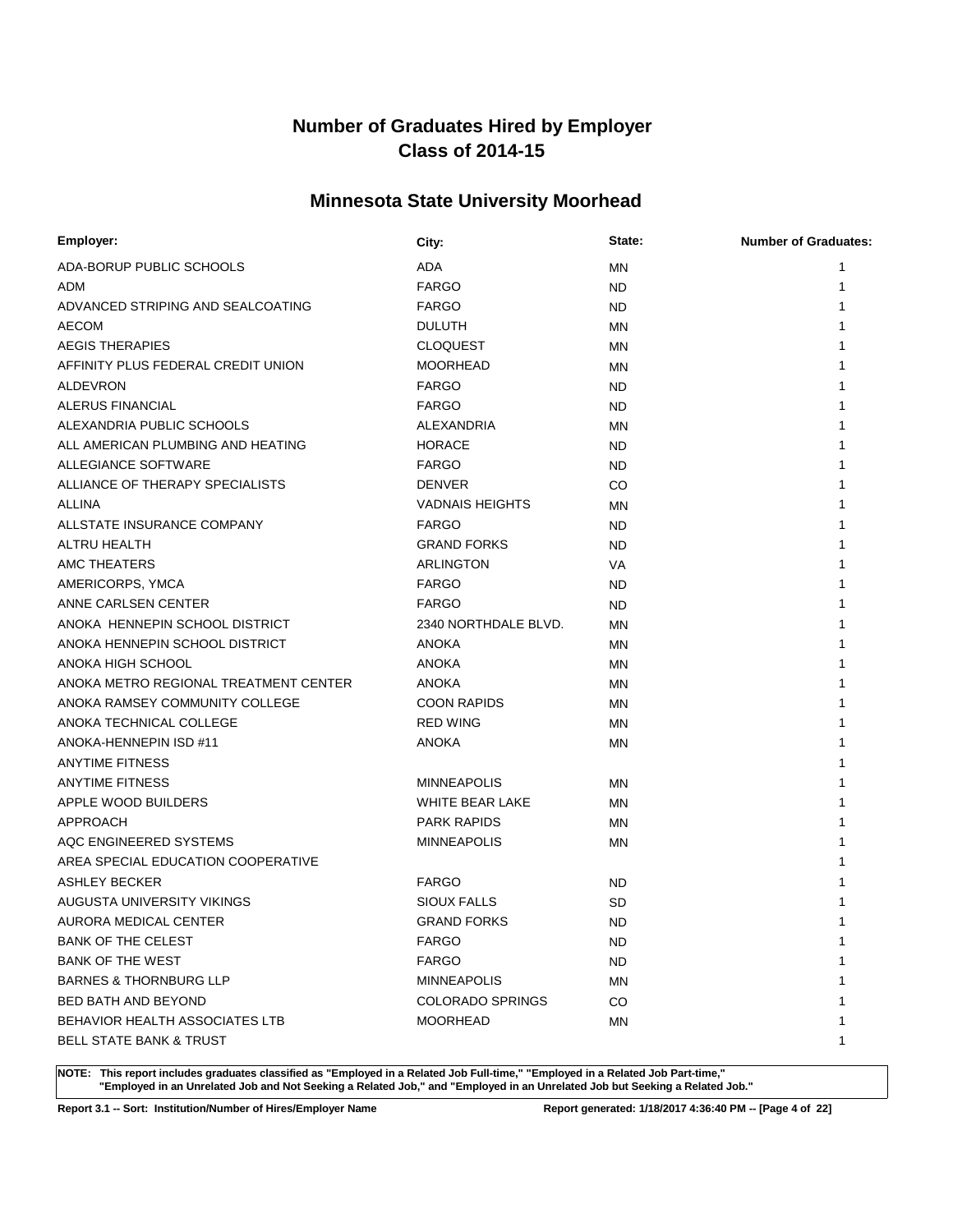# **Minnesota State University Moorhead**

| Employer:                               | City:                | State:    | <b>Number of Graduates:</b> |
|-----------------------------------------|----------------------|-----------|-----------------------------|
| <b>BELL STATE BANK &amp; TRUST</b>      | <b>HAWLEY</b>        | ΜN        | 1                           |
| BENILDE-ST. MARGARET'S                  | ST. LOUIS PARK       | MN        | 1                           |
| BENSON PUBLIC SCHOOLS                   | <b>BENSON</b>        | ΜN        |                             |
| <b>BEST BUY</b>                         | <b>MINNEAPOLIS</b>   | MN        |                             |
| <b>BETHANY RETIREMENT</b>               | <b>FARGO</b>         | ND        |                             |
| BETHANY RETIREMENT LIVING               | <b>FARGO</b>         | ND        |                             |
| <b>BIG BROTHERS BIG SISTERS</b>         | <b>SIOUX FALLS</b>   | SD        |                             |
| <b>BIOLIFE</b>                          | <b>MOORHEAD</b>      | MN        |                             |
| <b>BIOLIFE PLASMA SERVICES</b>          | <b>FARGO</b>         | ND        |                             |
| <b>BISMARCK STATE COLLEGE</b>           | <b>BISMARCK</b>      | ND        |                             |
| <b>BLONDO CONSULTING</b>                | CALARIVER            | ΜN        |                             |
| <b>BLOOMINGTON PUBLIC SCHOOL</b>        | <b>BLOOMINGTON</b>   | ΜN        |                             |
| <b>BLUE CROSS BLUE SHIELD</b>           | EAGAN                | ΜN        |                             |
| <b>BLUE CROSS BLUE SHIELD</b>           | <b>FARGO</b>         | ND        |                             |
| BLUE CROSS BLUE SHIELD OF NORTH DAKOTA  | <b>FARGO</b>         | ND        |                             |
| <b>BLUE SKY INC</b>                     | <b>MOORHEAD</b>      | ΜN        |                             |
| BNG HOLDINGS INC, US BANK               | <b>WEST FARGO</b>    | <b>ND</b> |                             |
| <b>BNSF RAILWAY</b>                     | <b>DILWORTH</b>      | ΜN        |                             |
| <b>BOBCAT COMPANY</b>                   | <b>GWINNER</b>       | ND        |                             |
| <b>BOBCAT DOOSAN INFRACORE</b>          | <b>GWINNER</b>       | ND        |                             |
| BODYWORKS PHYSICAL THERAPY              | <b>FARGO</b>         | ND        |                             |
| <b>BOISE STATE UNIVERSITY</b>           | <b>BOISE</b>         | ID        |                             |
| <b>BOLIN MARKETING</b>                  | <b>MOORHEAD</b>      | ΜN        |                             |
| <b>BORDER STATES ELECTRIC</b>           | <b>FARGO</b>         | ND        |                             |
| <b>BOSTON SCIENTIFIC</b>                | <b>COON RAPIDS</b>   | ΜN        |                             |
| <b>BOYS AND GIRLS CLUB</b>              | <b>DETROIT LAKES</b> | ΜN        |                             |
| <b>BRADY MARTZ</b>                      | THIEF RIVER FALLS    | <b>MN</b> |                             |
| <b>BRAHAM ELEMENTARY SCHOOL</b>         | <b>CAMBRIDGE</b>     | <b>MN</b> |                             |
| <b>BRANDT HOLDINGS</b>                  | <b>FARGO</b>         | ND        |                             |
| <b>BRAYAM SCHOOLS</b>                   |                      | ΜN        |                             |
| <b>BRIAN MEYER</b>                      |                      | MN        |                             |
| <b>BUFFALO HOSPITAL</b>                 | <b>BUFFALO</b>       | ΜN        |                             |
| <b>BUFFALO WILD WINGS</b>               |                      | <b>ND</b> |                             |
| BUREAU OF LAND MANAGEMENT               | <b>MONTROSE</b>      | CO        |                             |
| CAMBRIDGE ISANTI SCHOOL DISTRICT        | CAMBRIDGE            | MN        | 1                           |
| CAMBRIDGE-ISANTI PUBLIC SCHOOL DISTRICT | CAMBRIDGE            | <b>MN</b> |                             |
| <b>CAPITAL ONE</b>                      |                      | VI        |                             |
| <b>CARDINAL GLASS INDUSTRIES</b>        | <b>MINNEAPOLIS</b>   | ΜN        |                             |
| CARGILL                                 | <b>JAMESTOWN</b>     | ND.       |                             |
| CARGILL                                 | <b>WEST FARGO</b>    | <b>ND</b> | 1                           |

**NOTE: This report includes graduates classified as "Employed in a Related Job Full-time," "Employed in a Related Job Part-time," "Employed in an Unrelated Job and Not Seeking a Related Job," and "Employed in an Unrelated Job but Seeking a Related Job."**

**Report 3.1 -- Sort: Institution/Number of Hires/Employer Name Report generated: 1/18/2017 4:36:40 PM -- [Page 5 of 22]**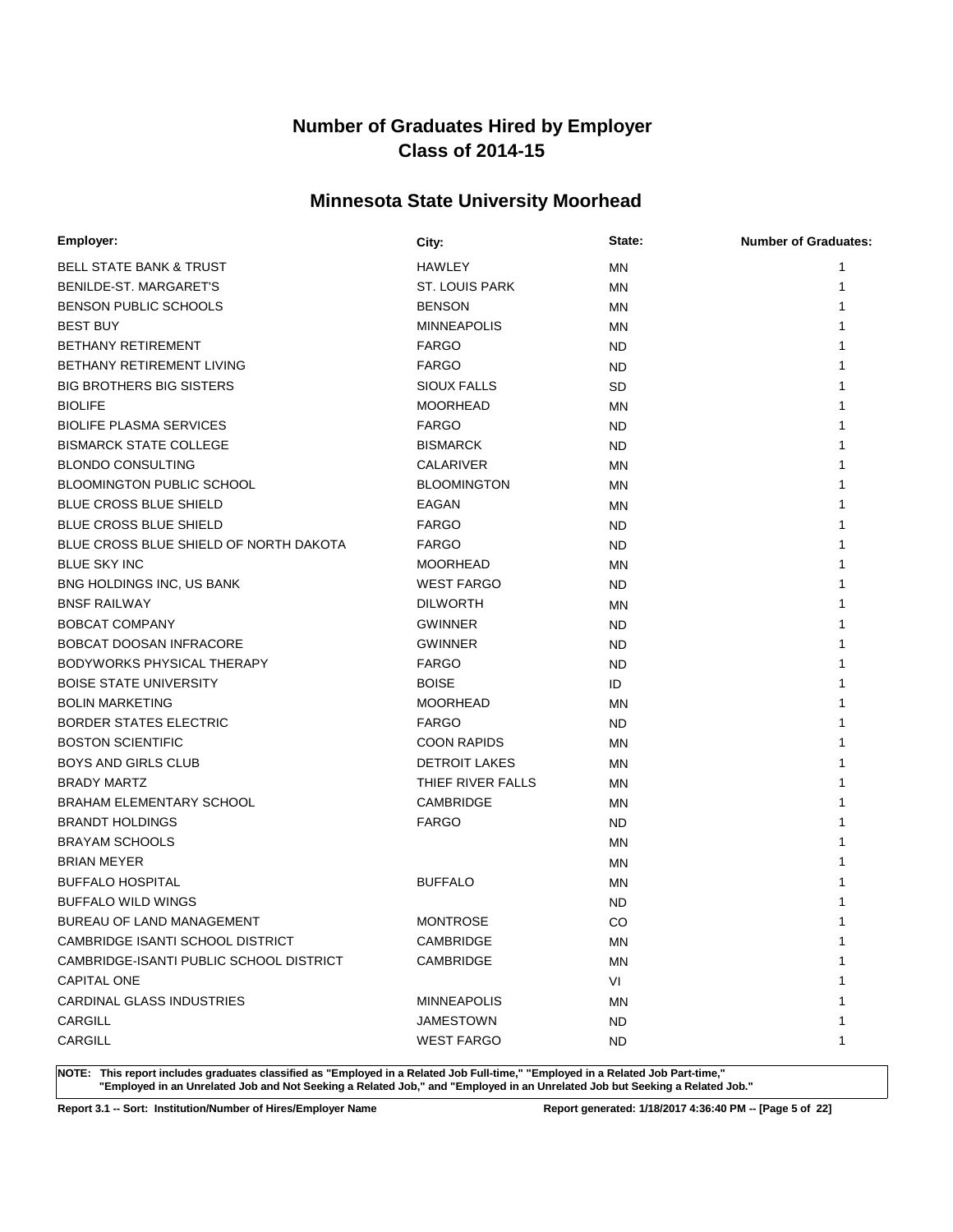# **Minnesota State University Moorhead**

| Employer:                                | City:                   | State:    | <b>Number of Graduates:</b> |
|------------------------------------------|-------------------------|-----------|-----------------------------|
| CASPER COLLEGE                           | <b>CASPER</b>           | <b>WY</b> |                             |
| <b>CASS COUNTY</b>                       | <b>FARGO</b>            | ND        | 1                           |
| <b>CASS COUNTY GOVERNMENT</b>            |                         | <b>MN</b> |                             |
| <b>CASS COUNTY JAIL</b>                  | <b>FARGO</b>            | ND.       |                             |
| CASS COUNTY VECTOR CONTROL               | <b>WEST FARGO</b>       | ND.       |                             |
| CATERPILLAR INC.                         |                         |           |                             |
| CATERPILLAR PAVING INC                   | <b>BROOKLYN PARK</b>    | <b>MN</b> |                             |
| <b>CCRI</b>                              | <b>MOORHEAD</b>         | MN        |                             |
| <b>CCRI AND FARGO PUBLIC SCHOOLS</b>     | <b>FARGO</b>            | ND.       |                             |
| <b>CEG</b>                               | ALEXANDRIA              | MN        |                             |
| <b>CENTRA CARE HEALTH</b>                | <b>ST CLOUD</b>         | <b>MN</b> |                             |
| CENTRA CARE HEALTH HOSPITAL              | <b>SAUK CENTRE</b>      | ΜN        |                             |
| <b>CENTRACARE HEALTH</b>                 | <b>LONG PRAIRIE</b>     | <b>MN</b> |                             |
| <b>CENTRACARE HEALTH MONTICELLO</b>      | CROSSLAKE               | MN        |                             |
| CENTRACARE ST. CLOUD HOSPITAL            | ST. CLOUD               | <b>MN</b> |                             |
| <b>CENTURY COLLEGE</b>                   | WHITE BEAR LAKE         | ΜN        |                             |
| CENTURY ELEMENTARY SCHOOL                | <b>GRAFTON</b>          | <b>ND</b> |                             |
| CHALLENGER ELEMENTARY SCHOOL             | <b>EAST GRAND FORKS</b> | <b>MN</b> |                             |
| <b>CHERNE</b>                            | <b>EDEN PRAIRIE</b>     | <b>MN</b> |                             |
| <b>CHI</b>                               | <b>PARK RAPIDS</b>      | <b>MN</b> |                             |
| <b>CHI FRIENDSHIP</b>                    | <b>GRAFTON</b>          | ND.       |                             |
| <b>CHICOS FAS</b>                        | <b>FARGO</b>            | <b>ND</b> |                             |
| CHILD YOUTH SCHOOL SERVICES              | FORT POLK               | LA        |                             |
| CHILDREN'S ADVOCACY CENTERS OF ND        | <b>BISMARCK</b>         | ND.       |                             |
| CHOKIO-ALBERTA SCHOOL                    | <b>CHOKIO</b>           | <b>MN</b> |                             |
| CHRONOS SQUARE CAPITAL MANAGEMENT, LLC   | <b>FARGO</b>            | ND        |                             |
| CHURCHES UNITED FOR THE HOMELESS         | <b>FARGO</b>            | ND.       |                             |
| <b>CIRCLE OF NATIONS</b>                 | <b>WAHPETON</b>         | ND.       |                             |
| <b>CITY FARGO</b>                        | <b>FARGO</b>            | ND.       |                             |
| CITY OF FARGO- PUBLIC HEALTH             | <b>FARGO</b>            | ND        |                             |
| <b>CITY OF WISHEK</b>                    | <b>WISHEK</b>           | ND        |                             |
| <b>CL&amp;D GRAPHICS</b>                 | <b>OCONOMOWOC</b>       | WI        |                             |
| <b>CLARITY VENTURES INC</b>              | <b>AUSTIN</b>           | <b>TX</b> |                             |
| <b>CLAY COUNTY JAIL</b>                  | <b>MOORHEAD</b>         | MN        | 1                           |
| <b>CLAY COUNTY SHERIFF OFFICE</b>        | <b>MOOREHAD</b>         | MN        | 1                           |
| CLICKS!                                  | <b>MINNEAPOLIS</b>      | ΜN        |                             |
| CLIFTONLARSONALLEN                       | <b>MINNEAPOLIS</b>      | <b>MN</b> |                             |
| <b>CLINIQUE</b>                          | <b>JACKSONVILLE</b>     | FL.       |                             |
| CLINTON GRACEVILLE BEARDSLEY ELEMENTARY  | <b>CLINTON</b>          | ΜN        | 1                           |
| CLINTON-GRACEVILLE-BEARDSLEY HIGH SCHOOL | <b>BEARDSLEY</b>        | ΜN        | 1                           |

**NOTE: This report includes graduates classified as "Employed in a Related Job Full-time," "Employed in a Related Job Part-time," "Employed in an Unrelated Job and Not Seeking a Related Job," and "Employed in an Unrelated Job but Seeking a Related Job."**

**Report 3.1 -- Sort: Institution/Number of Hires/Employer Name Report generated: 1/18/2017 4:36:40 PM -- [Page 6 of 22]**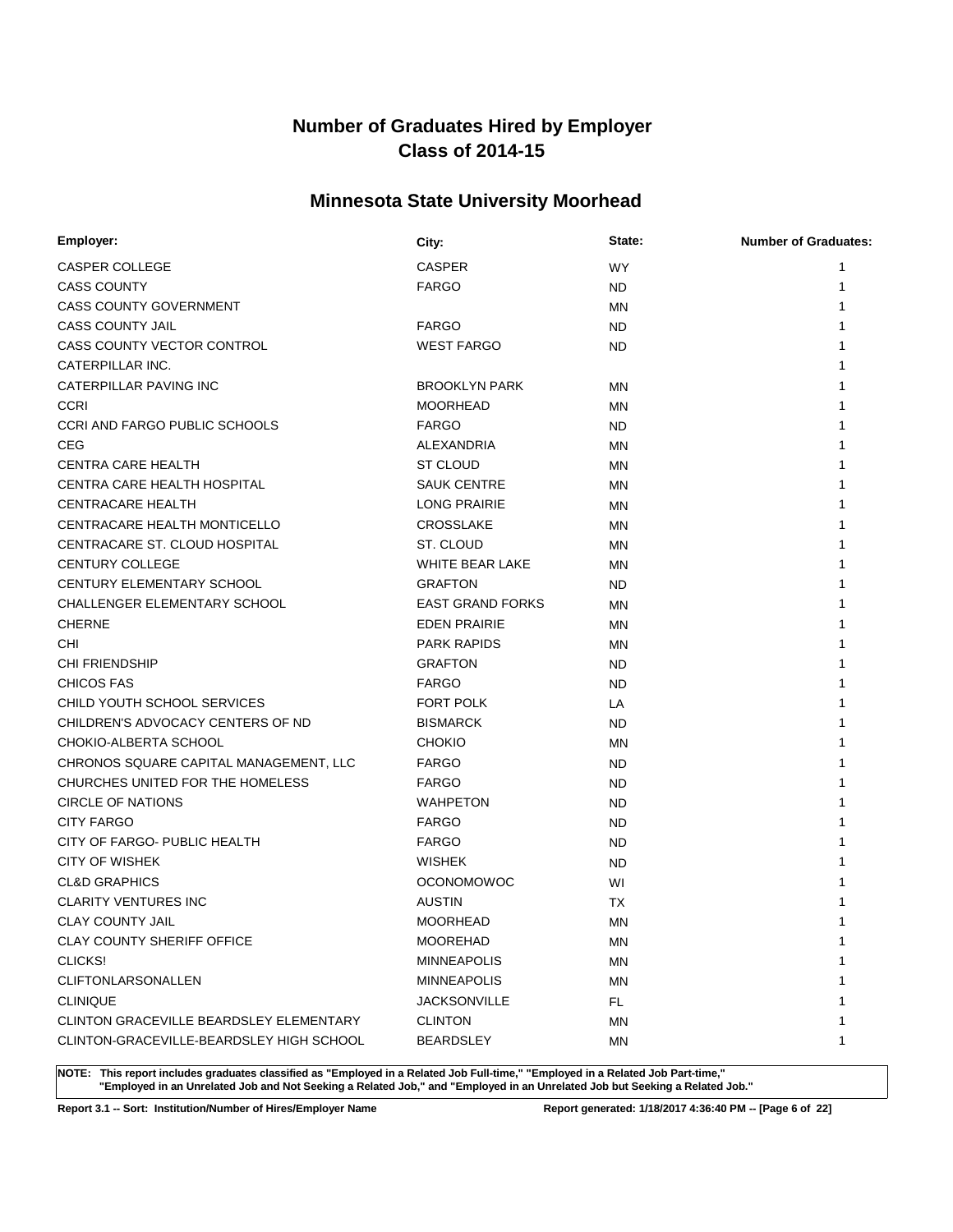# **Minnesota State University Moorhead**

| Employer:                                       | City:                   | State:    | <b>Number of Graduates:</b> |
|-------------------------------------------------|-------------------------|-----------|-----------------------------|
| CLOQUET PUBLIC SCHOOLS                          | <b>CLOQUET</b>          | ΜN        | 1                           |
| COCA COLA                                       | <b>MOORHEAD</b>         | ΜN        | 1                           |
| COLONIAL WILLIAMSBURG                           | WILLIAMSBURG            | VA        |                             |
| <b>COLORADO STATE UNIVERSITY</b>                | <b>MONTROSE</b>         | CO        |                             |
| <b>COLUMBIA ACADEMY</b>                         | <b>COLUMBIA HEIGHTS</b> | ΜN        |                             |
| COMMUNITY FOUNDATION OF SARASOTA COUNTY         | <b>SARASOTA</b>         | <b>FL</b> |                             |
| COMMUNITY HEALTH SERVICE INC                    | <b>MOORHEAD</b>         | ΜN        |                             |
| <b>COMPASS MONTESSORI SCHOOL</b>                | <b>GOLDEN</b>           | CO        |                             |
| <b>CONCORDIA COLLEGE</b>                        | <b>MOORHEAD</b>         | ΜN        |                             |
| CONGRESSIONAL HISPANIC CAUCUS INSITUTE          | <b>WASHINGTON DC</b>    |           |                             |
| <b>CONSTRUCTION</b>                             |                         |           |                             |
| <b>CORE PHYSICAL THERAPY</b>                    | <b>SEATTE</b>           | <b>WA</b> |                             |
| <b>CORNERSTONE BANK</b>                         | <b>FARGO</b>            | <b>ND</b> |                             |
| <b>CORWIN HONDA</b>                             | <b>FARGO</b>            | ND        |                             |
| <b>COSCHEDULE</b>                               | <b>BISMARCK</b>         | <b>ND</b> |                             |
| COSTCO                                          | <b>FARGO</b>            | ND        |                             |
| <b>COUNTRY INN &amp; SUITES</b>                 | <b>FARGO</b>            | <b>ND</b> |                             |
| <b>COUNTRY INN &amp; SUITES</b>                 | <b>RIVER FALLS</b>      | WI        |                             |
| <b>COUNTRY MANOR</b>                            | <b>SARTELL</b>          | ΜN        |                             |
| <b>COURTYARD BY MARRIOTT</b>                    | <b>MOORHEAD</b>         | ΜN        |                             |
| <b>COURTYARD MARRIOTT</b>                       | <b>MOORHEAD</b>         | ΜN        |                             |
| <b>CREATIVE CARE FOR REACHING INDEPENDENCE`</b> | <b>FARGO</b>            | ND.       |                             |
| <b>CRMC</b>                                     | <b>CROSBY</b>           | ΜN        |                             |
| <b>CROSSFIT FARGO</b>                           | <b>FARGO</b>            | ND.       |                             |
| <b>CROWN APPRAISALS</b>                         | <b>BARNESVILLE</b>      | <b>MN</b> |                             |
| <b>CSM</b>                                      | <b>FARGO</b>            | ND        |                             |
| <b>DAHMES STAINLESS</b>                         |                         | ΜN        |                             |
| DAKOTA BOYS                                     |                         | ND.       |                             |
| DAKOTA FAMILY SERVICES                          | <b>FARGO</b>            | ND        |                             |
| DAKOTA FIRE PROTECTION                          |                         | ΜN        |                             |
| <b>DAKOTA MONTESSORI</b>                        | <b>FARGO</b>            | ND        |                             |
| <b>DAKOTA MONUMENT</b>                          | <b>FARGO</b>            | <b>ND</b> |                             |
| DAKOTA SPECIALTY MILLING INC                    | <b>FARGO</b>            | <b>ND</b> |                             |
| DAVID'S BRIDAL                                  | <b>WEST FARGO</b>       | <b>ND</b> |                             |
| DAVIES HIGH SCHOOL                              | <b>FARGO</b>            | <b>ND</b> | 1                           |
| DAYCARE INC                                     |                         | <b>MN</b> |                             |
| DAYS INN                                        | CASSELTON               | <b>ND</b> |                             |
| <b>DELKOR SYSTEMS</b>                           | ST PAUL                 | MN        |                             |
| <b>DELOITTE</b>                                 | <b>MINNEAPOLIS</b>      | ΜN        |                             |
| DEPARTMENT OF STATE                             | WASHINGTON D.C.         | DC        | 1                           |

**NOTE: This report includes graduates classified as "Employed in a Related Job Full-time," "Employed in a Related Job Part-time," "Employed in an Unrelated Job and Not Seeking a Related Job," and "Employed in an Unrelated Job but Seeking a Related Job."**

**Report 3.1 -- Sort: Institution/Number of Hires/Employer Name Report generated: 1/18/2017 4:36:40 PM -- [Page 7 of 22]**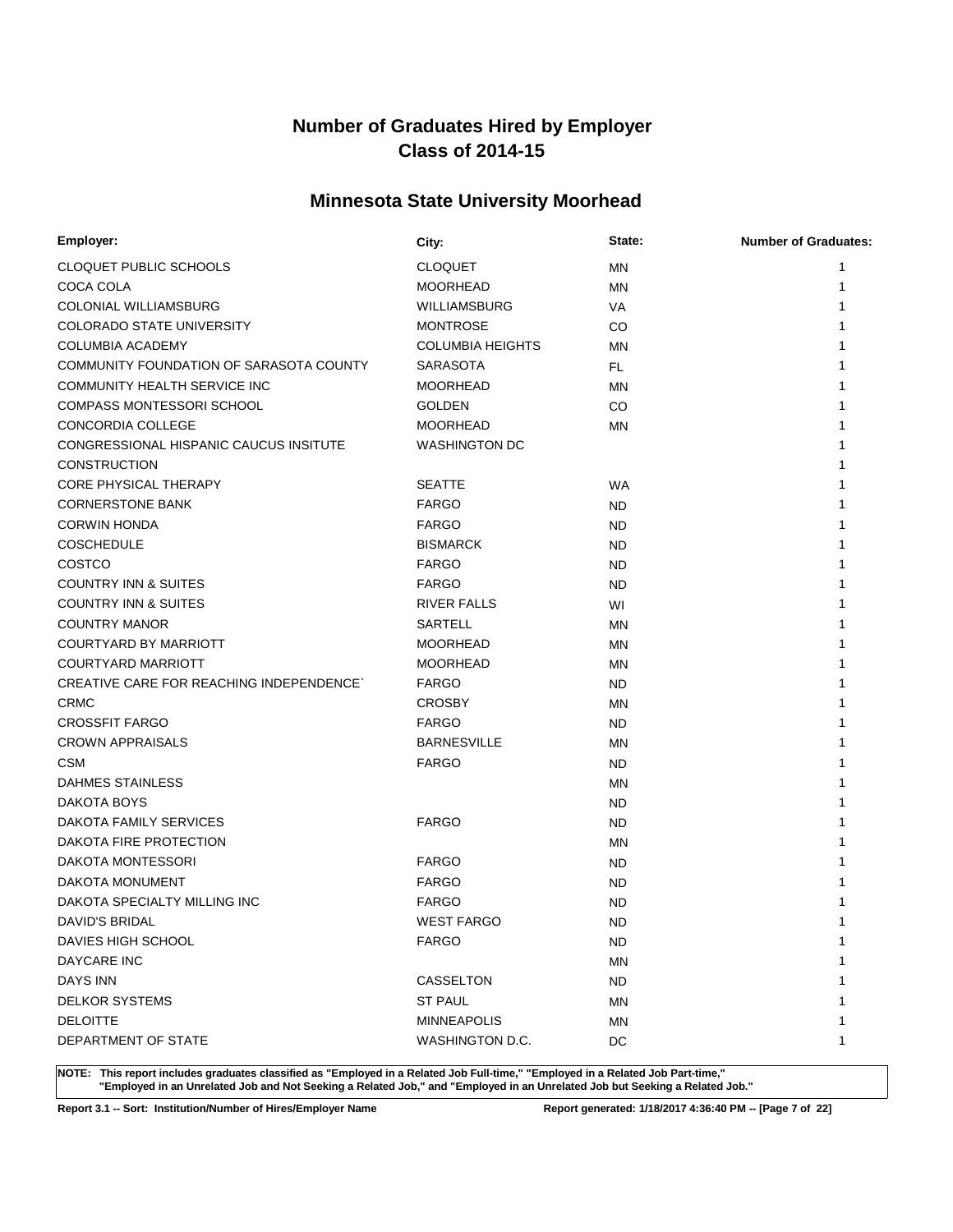# **Minnesota State University Moorhead**

| Employer:                                      | City:                 | State:    | <b>Number of Graduates:</b> |
|------------------------------------------------|-----------------------|-----------|-----------------------------|
| DFC CONSULTANTS, LTD.                          | <b>FARGO</b>          | <b>ND</b> | 1                           |
| DGF SCHOOL DISTRICT                            | <b>DILWORTH</b>       | <b>MN</b> | 1                           |
| <b>DIGNITY HEALTH</b>                          | <b>GILBERT</b>        | AZ        |                             |
| <b>DISCOVERY BENEFITS</b>                      | <b>BROOKINGS</b>      | <b>SD</b> |                             |
| <b>DISCOVERY BENEFITS</b>                      | ALEXANDRIA            | VA        |                             |
| <b>DISH NETWORK</b>                            | <b>MINNEAPOLIS</b>    | MN        |                             |
| <b>DISNEY WORLD</b>                            | <b>ORLANDO</b>        | FL.       |                             |
| <b>DISTRICT 196</b>                            | ROSEMOUNT, APPLE VALL | <b>MN</b> |                             |
| <b>DISTRICT 8</b>                              | <b>WILLISTON</b>      | ND        |                             |
| DIVERSIFIED CONSTRUCTION                       | <b>MINNEAPOLIS</b>    | <b>MN</b> |                             |
| DIVINE HOUSE                                   | <b>ORTONVILLE</b>     | MN        |                             |
| DIVINE PROVIDENCE COMMUNITY HOMES              | <b>MOORHEAD</b>       | MN        |                             |
| DMS HEALTH                                     | <b>FARGO</b>          | ND.       |                             |
| <b>DOGIDS</b>                                  | <b>MOORHEAD</b>       | MN        |                             |
| <b>DOOSAN INFORMATION &amp; COMMUNICATIONS</b> | <b>WEST FARGO</b>     | ND.       |                             |
| DOUGLAS COUNTY HOSPITAL                        | ALEXANDRIA            | MN        |                             |
| DRAYTON FOODS, LLC                             | <b>FARGO</b>          | ND        |                             |
| <b>DSI AUTOMOTIVE PRODUCTS</b>                 | <b>FARGO</b>          | ND        |                             |
| DUININCK INC.                                  | <b>PRIRSBURG</b>      | <b>MN</b> |                             |
| <b>EA SWEEN</b>                                | <b>EDEN PRAIRIE</b>   | <b>MN</b> |                             |
| <b>EAPC ARCHITECTS ENGINEERS</b>               | <b>FARGO</b>          | ND.       |                             |
| <b>EARLY EXPLORERS</b>                         | <b>MOORHEAD</b>       | MN        |                             |
| <b>EARLY YEARS</b>                             | <b>FARGO</b>          | ND.       |                             |
| <b>EARLY YEARS CHILD ENRICHMENT CENTER</b>     | <b>MOORHEAD</b>       | <b>MN</b> |                             |
| EAST RANGE ACADEMY OF TECH. & SCIENCE          | <b>EVELETH</b>        | <b>MN</b> |                             |
| <b>EASTER SEALS</b>                            |                       | <b>MN</b> |                             |
| EASTER SEALS GOODWILL OF ND INC                |                       | ND.       |                             |
| ECONOMIC DEVELOPMENT AUTHORITY                 | <b>BARNESVILLE</b>    | ΜN        |                             |
| <b>ECUMEN EVERGREENS</b>                       | <b>FARGO</b>          | ND.       |                             |
| EDGEBUILDER WALL PANELS                        | <b>OAKDALE</b>        | <b>MN</b> |                             |
| EDGEWOOD LIVING MANDAN                         |                       | ND.       |                             |
| EGGE CONSTRUCTION INC                          | PELICAN RAPIDS        | <b>MN</b> |                             |
| EIDE BAILLY, LLP                               | <b>FARGO</b>          | <b>ND</b> |                             |
| ELEMENTARY SCHOOL                              | <b>HOUSTON</b>        | <b>TX</b> | 1                           |
| <b>ELEMENTS</b>                                | <b>FARGO</b>          | ND.       | 1                           |
| ELK RIVER SCHOOL DISTRICT                      | <b>ELK RIVER</b>      | <b>MN</b> |                             |
| ELLINGSON COMPANIES                            | <b>HARWOOD</b>        | ND.       |                             |
| <b>EMPIRE</b>                                  | <b>FARGO</b>          | ND.       |                             |
| <b>EMS GROUP</b>                               | <b>EDINA</b>          | ΜN        |                             |
| <b>ENERGY MEDIA GROUP</b>                      | <b>MOORHEAD</b>       | ΜN        | 1                           |

**NOTE: This report includes graduates classified as "Employed in a Related Job Full-time," "Employed in a Related Job Part-time," "Employed in an Unrelated Job and Not Seeking a Related Job," and "Employed in an Unrelated Job but Seeking a Related Job."**

**Report 3.1 -- Sort: Institution/Number of Hires/Employer Name Report generated: 1/18/2017 4:36:40 PM -- [Page 8 of 22]**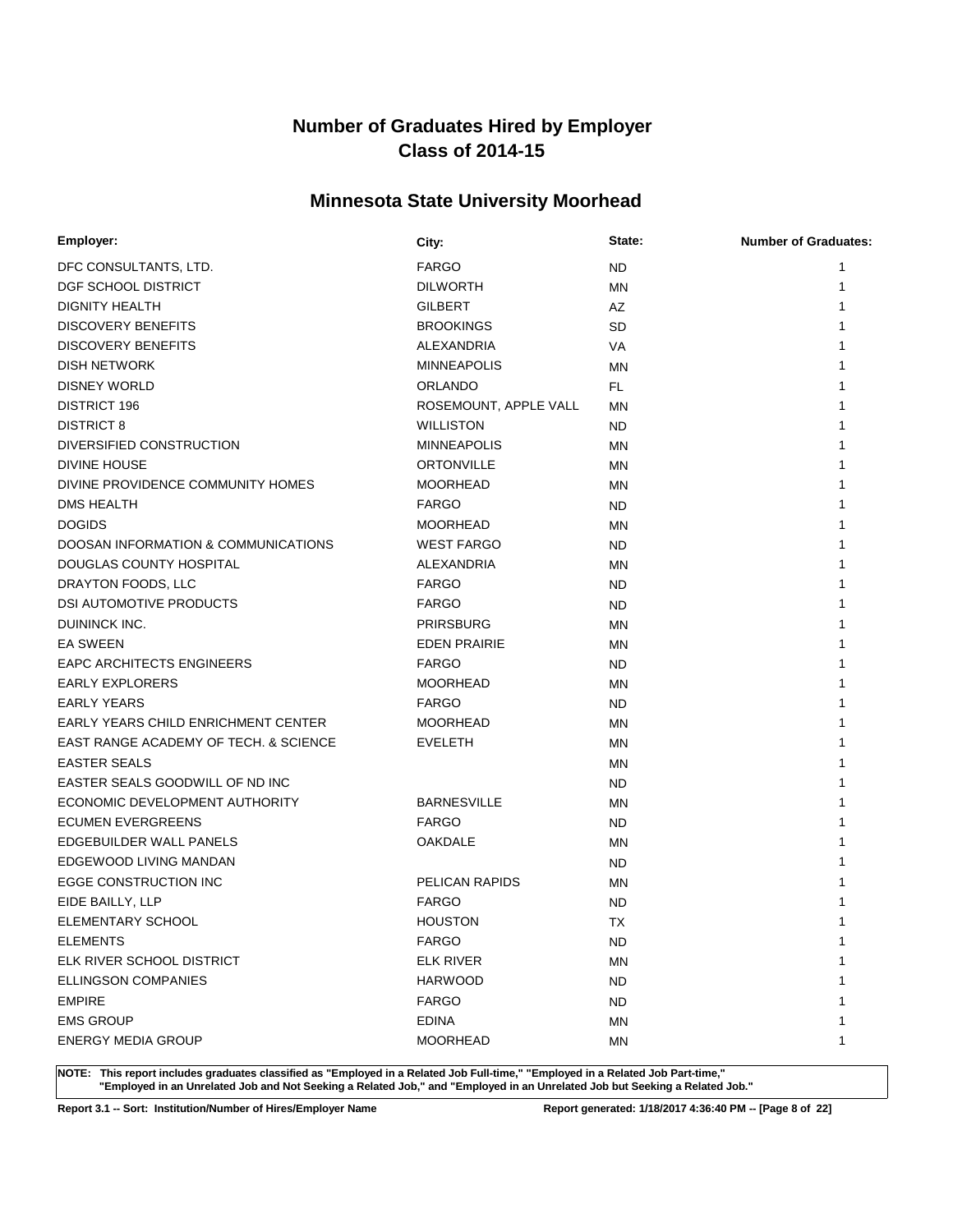# **Minnesota State University Moorhead**

| Employer:                                | City:                       | State:    | <b>Number of Graduates:</b> |
|------------------------------------------|-----------------------------|-----------|-----------------------------|
| <b>ENERGY MEDIA GROUP</b>                | <b>FARGO</b>                | <b>ND</b> |                             |
| <b>ENGAGE MEDICAL STRATEGIES</b>         | <b>FARGO</b>                | ND        | 1                           |
| <b>ENTERPRISE HOLDINGS INC</b>           | <b>FARGO</b>                | ND        |                             |
| <b>ESPECIALLY FOR CHILDREN</b>           | <b>EDINA</b>                | <b>MN</b> |                             |
| <b>ESSENTIA HEALTH ST MARY'S</b>         | <b>DETROIT LAKES</b>        | ΜN        |                             |
| <b>ESSENTIAL HEALTH</b>                  | <b>FARGO</b>                | ND        |                             |
| <b>EVAN'S SUPPORT</b>                    | <b>WAHPETON</b>             | ND.       |                             |
| <b>EVERGROOVE STUDIO</b>                 | <b>DENVER</b>               | CO.       |                             |
| <b>EVOLUTION 1</b>                       | <b>EDINA</b>                | MN        |                             |
| <b>EXHIBITS DEVELOPMENT GROUP</b>        | ST. PAUL                    | <b>MN</b> |                             |
| EYE CONTACT VISION CENTER                | WATERFORD                   | МI        |                             |
| <b>FAIRVIEW SOUTHDALE</b>                | <b>EDINA</b>                | <b>MN</b> |                             |
| <b>FAME RETAIL</b>                       | <b>MINNEAPOLIS</b>          | ΜN        |                             |
| <b>FAMILY GUIDANCE CENTER</b>            | ST. JOSEPH                  | MO        |                             |
| <b>FAMILY WELLNESS</b>                   | <b>FARGO</b>                | ND        |                             |
| <b>FARGO AIR MUSEUM</b>                  | <b>FARGO</b>                | <b>ND</b> |                             |
| FARGO AND WEST FARGO DISTRICT            | <b>FARGO AND WEST FARGO</b> | <b>ND</b> |                             |
| FARGO AND WEST FARGO PUBLIC SCHOOL       | <b>FARGO AND WEST FARGO</b> | <b>ND</b> |                             |
| <b>FARGO COUNTRY CLUB</b>                | <b>FARGO</b>                | ND.       |                             |
| <b>FARGO FIRST ASSEMBLY OF GOD</b>       | <b>FARGO</b>                | ND        |                             |
| <b>FARGO FORUM</b>                       | <b>FARGO</b>                | ND        |                             |
| <b>FARGO PUBLIC LIBRARY</b>              | <b>FARGO</b>                | ND        |                             |
| <b>FARGO RUNNING COMPANY</b>             | <b>FARGO</b>                | ND.       |                             |
| <b>FARGO SOUTHPOINTE</b>                 | <b>FARGO</b>                | <b>MN</b> |                             |
| <b>FARGO YOUTH COMMISSION</b>            | <b>FARGO</b>                | ND        |                             |
| <b>FASTENAL</b>                          | <b>FARGO</b>                | ND        |                             |
| <b>FIRST AVE PROMOTION</b>               | <b>MOORHEAD</b>             | ΜN        |                             |
| <b>FIRST AVE. PROMOTIONS</b>             | <b>FARGO</b>                | ND.       |                             |
| <b>FIRSTAT NURSING SERVICES</b>          | <b>MINNEAPOLIS</b>          | ΜN        |                             |
| <b>FISH &amp; RICHARDSON</b>             | <b>MINNEAPOLIS</b>          | MN        |                             |
| <b>FIT FOR WORKS</b>                     | <b>MENOMENEE</b>            | WI        |                             |
| <b>FLINT GROUP</b>                       | <b>FARGO</b>                | <b>ND</b> |                             |
| F-M DOG OBEDIENCE SCHOOL                 | <b>MOORHEAD</b>             | ΜN        |                             |
| FMI PROPERXIES                           | <b>FARGO</b>                | <b>ND</b> | 1                           |
| FOND DU LAC TRIBAL & COMMUNITY COLLEGE   | <b>CLOQUET</b>              | ΜN        | 1                           |
| <b>FORUM COMMUNICATIONS</b>              | <b>FARGO</b>                | <b>ND</b> | 1                           |
| FOUTAIN-FT. CARSON HIGH SCHOOL           | <b>FOUNTAIN</b>             | CO        | 1                           |
| FRASER LTD. STEPPING STONES RESOURCE CEN |                             | ΜN        | 1                           |
| FREELANCE CONSULTANCY & TRAINING         | <b>MINNEAPOLIS</b>          | ΜN        | 1                           |
| FRESHWATER EDUCATION DISTRICT            | WADENA                      | ΜN        | 1                           |

**NOTE: This report includes graduates classified as "Employed in a Related Job Full-time," "Employed in a Related Job Part-time," "Employed in an Unrelated Job and Not Seeking a Related Job," and "Employed in an Unrelated Job but Seeking a Related Job."**

**Report 3.1 -- Sort: Institution/Number of Hires/Employer Name Report generated: 1/18/2017 4:36:40 PM -- [Page 9 of 22]**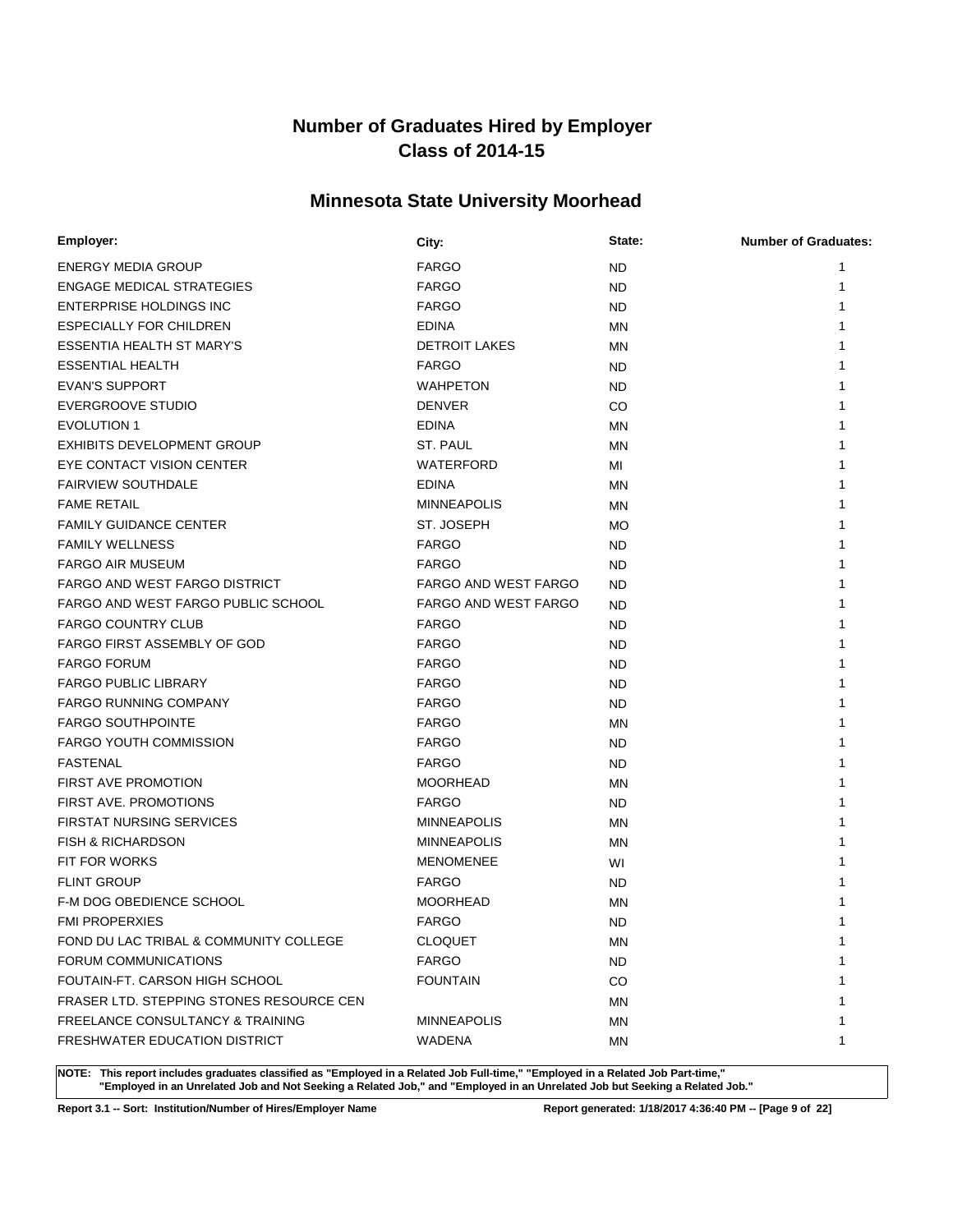# **Minnesota State University Moorhead**

| Employer:                                | City:               | State:    | <b>Number of Graduates:</b> |
|------------------------------------------|---------------------|-----------|-----------------------------|
| <b>FRIENDSHIP INC</b>                    | <b>FARGO</b>        | ND.       | 1                           |
| <b>FRIESEN INCORPORATED</b>              |                     | MN        | 1                           |
| <b>FULL HARBOR</b>                       | <b>MOORHEAD</b>     | MN        | 1                           |
| <b>FUSION ELECTRIC</b>                   | <b>FARGO</b>        | ND.       |                             |
| <b>GANDER MOUNTAIN</b>                   | ST. PAUL            | MN        |                             |
| <b>GAST CONSTRUCTION</b>                 | <b>FARGO</b>        | ND.       |                             |
| <b>GATEWAY BUILDING SYSTEMS</b>          | <b>WEST FARGO</b>   | ND.       |                             |
| <b>GCR TIRES AND SERVICES</b>            |                     | CO        |                             |
| GILBERT POLICE DEPARTMENT AZ             | <b>GILBERT</b>      | AZ        |                             |
| GILLETTE CHILDREN'S SPECIALTY HEALTH CAR | ST. PAUL            | <b>MN</b> |                             |
| <b>GLENVILLE-EMMONS SCHOOL</b>           | <b>GLENVILLE</b>    | <b>MN</b> |                             |
| <b>GODDARD SCHOOL</b>                    | <b>FARGO</b>        | ND.       |                             |
| <b>GOESON &amp; GOESON</b>               | <b>MOORHEAD</b>     | MN        |                             |
| <b>GOLDMARKC</b>                         | <b>FARGO</b>        | ND.       |                             |
| <b>GRANDVIEW HIGH SCHOOL</b>             | <b>AURORA</b>       | CO        |                             |
| <b>GRANT COUNTY SOCIAL SERVICES</b>      | <b>ELBOW LAKE</b>   | ΜN        |                             |
| <b>GRAPHIC/CHARACTER DESIGNER</b>        | SEOUL, SOUTH KOREA  |           |                             |
| <b>GRAY PLANT MOOTY</b>                  | <b>FARGO</b>        | ND.       |                             |
| <b>GREATER MINNESOTA FAMILY SERVICES</b> | <b>WILMAR</b>       | MN        |                             |
| <b>GREEN PINE ACRES NURSING HOME</b>     | <b>MENAHGA</b>      | MN        |                             |
| <b>GYLNDON SOUTH ELEMENTARY</b>          | <b>GLYNDON</b>      | MN        |                             |
| HAPPY HARRY'S BOTTLE SHOP                |                     |           |                             |
| <b>HARMEN SCHOOL</b>                     | <b>HARMEN</b>       | MN        |                             |
| <b>HARMOU INC</b>                        | <b>AUSTIN</b>       | TX        |                             |
| <b>HAUGEN &amp; MUECKEL</b>              | <b>FARGO</b>        | ND.       |                             |
| <b>HAWLEY ACCOUNTING INC</b>             | HAWLEY              | <b>MN</b> |                             |
| <b>HAWLEY PUBLIC SCHOOLS</b>             | <b>HAWLEY</b>       | MN        |                             |
| <b>HCMC</b>                              | <b>MINNEAPOLIS</b>  | ΜN        |                             |
| <b>HEAD START SENDCAA</b>                | <b>FARGO</b>        | ND.       |                             |
| <b>HEALTHEAST</b>                        |                     | MN        |                             |
| <b>HEALTHEAST</b>                        | <b>MAPLEWOOD</b>    | MN        |                             |
| <b>HEALTHWAYS</b>                        | <b>CEDAR RAPIDS</b> | IA        |                             |
| <b>HEARTLAND AREA EDUCATION AGENCY</b>   | <b>JOHNSTON</b>     | ΙA        |                             |
| HEBRON HOUSE OF HOSPITALITY, INC.        | <b>MILWAUKEE</b>    | WI        | 1                           |
| <b>HENDRICKSON CUSTOM BUILDERS</b>       | EAGAN               | ΜN        | 1                           |
| HIGHLINE ACADEMY CHARTER SCHOOL          |                     | ΜN        |                             |
| HILLCREST LUTHERAN ACADEMY               | <b>FERGUS FALLS</b> | ΜN        |                             |
| HILL-MURRAY SCHOOL                       | ST. PAUL            | ΜN        |                             |
| <b>HIPPODROME</b>                        | <b>GAINSVILLE</b>   | FL.       |                             |
| <b>HJEMKOMST CENTER</b>                  | <b>MOORHEAD</b>     | ΜN        | 1                           |

**NOTE: This report includes graduates classified as "Employed in a Related Job Full-time," "Employed in a Related Job Part-time," "Employed in an Unrelated Job and Not Seeking a Related Job," and "Employed in an Unrelated Job but Seeking a Related Job."**

**Report 3.1 -- Sort: Institution/Number of Hires/Employer Name Report generated: 1/18/2017 4:36:40 PM -- [Page 10 of 22]**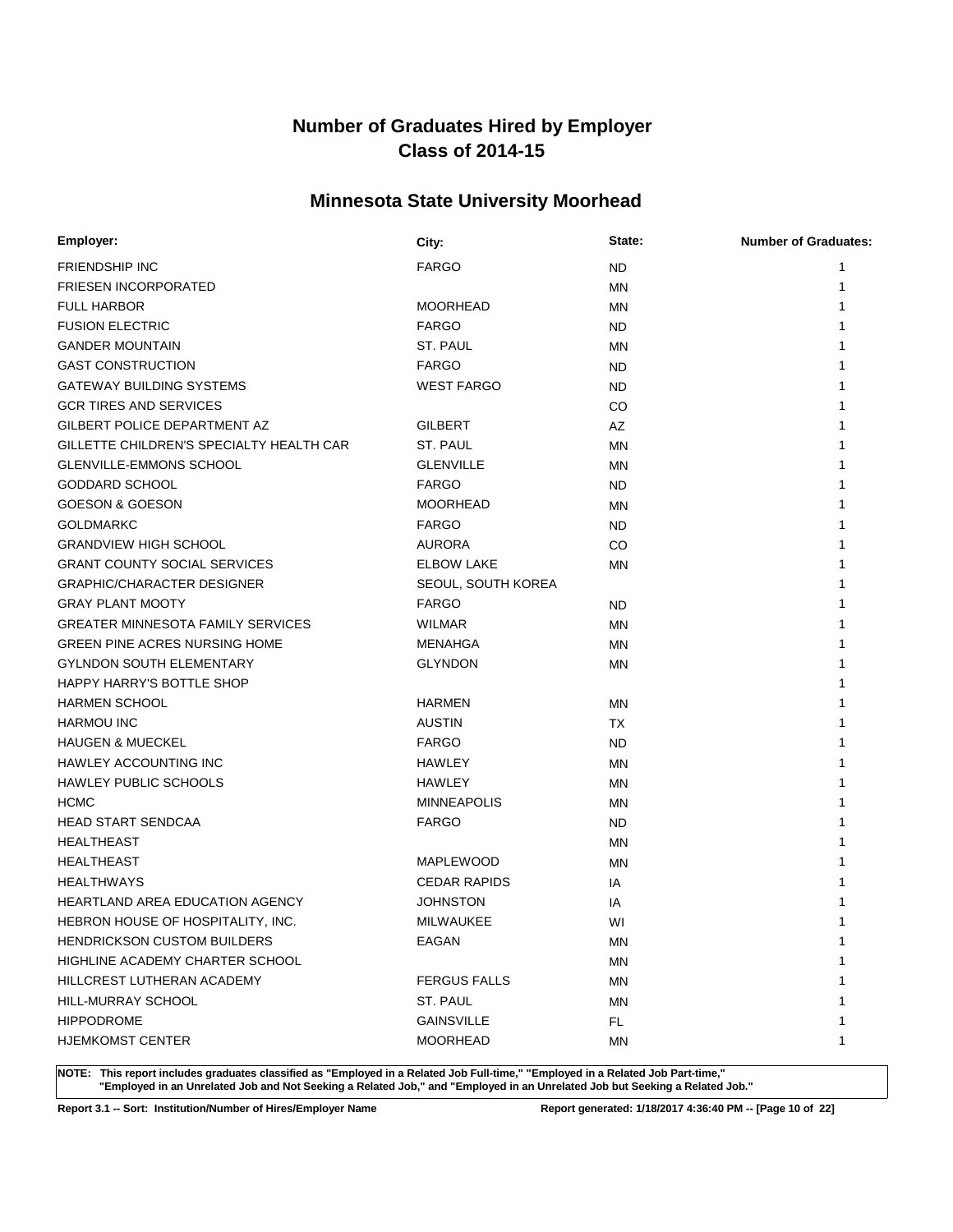# **Minnesota State University Moorhead**

| Employer:                              | City:                | State:    | <b>Number of Graduates:</b> |
|----------------------------------------|----------------------|-----------|-----------------------------|
| HOMECREST OUTDOOR LIVING               |                      | WI        | 1                           |
| <b>HONEYWELL</b>                       | <b>MINNEAPOLIS</b>   | <b>MN</b> | 1                           |
| HORIZON MIDDLE SCHOOL                  | <b>MOORHEAD</b>      | <b>MN</b> | 1                           |
| <b>HORNBACHERS</b>                     | <b>MOORHEAD</b>      | MN        |                             |
| HUBBARD COUNTY DAC                     |                      | MN        |                             |
| <b>HUFCOR MN</b>                       | <b>GOLDEN VALLEY</b> | MN        |                             |
| HUSTON HAVA COUNTY SCHOOLS             | <b>CHASKA</b>        | <b>MN</b> |                             |
| <b>IBM ALMADEN</b>                     | <b>SAN JOSE</b>      | CA        |                             |
| <b>ILY STUDIOS</b>                     | <b>BISMARCK</b>      | <b>ND</b> |                             |
| INDEPENDENT SCHOOL DISTRICT 318        | <b>GRAND RAPIDS</b>  | MN        |                             |
| INDEPENDENT TEAM BEACHBODY COACH       |                      |           |                             |
| <b>INDIGO SIGNWORKS</b>                | <b>FARGO</b>         | ND        |                             |
| <b>INTEGREON</b>                       |                      | <b>MN</b> |                             |
| <b>INTEGRON</b>                        |                      | MN        |                             |
| INTERNATIONAL TRADE SOLUTIONS          | <b>FARGO</b>         | <b>ND</b> |                             |
| <b>IOWA STATE UNIVERSITY</b>           | <b>IAMES</b>         | ΙA        |                             |
| ISD#15                                 | <b>ST. FRANCIS</b>   | <b>MN</b> |                             |
| <b>ISD 287</b>                         | <b>RICHFIELD</b>     | MN        |                             |
| ISD 362 - LITTLEFORK-BIG FALLS SCHOOLS | <b>LITTLEFORK</b>    | MN        |                             |
| JAMESTOWN REGIONAL MEDICAL CENTER      | <b>JAMESTOWN</b>     | ND        |                             |
| JANESSA'S TOUCH (SELF-EMPLOYED)        | <b>MOORHEAD</b>      | MN        |                             |
| <b>JDL HORIZONS</b>                    | <b>EDEN PRAIRIE</b>  | MN        | 1                           |
| <b>JENNIE-O TURKEY STORE</b>           | <b>WILLMAR</b>       | <b>MN</b> |                             |
| JEOLLANAM-DO LEARNING PROGRAM          | <b>JANGHEUNG</b>     |           |                             |
| <b>JIMMY JOHN'S</b>                    | <b>DENVER</b>        | CO        |                             |
| <b>JL BEERS</b>                        | <b>FARGO</b>         | ND        |                             |
| JOHNSON BROTHERS LIQUOR CO.            | ST. PAUL             | ΜN        |                             |
| JORDYN PHOTOGRAPHY                     | ABERDEEN             | <b>SD</b> |                             |
| <b>JUICE IT</b>                        |                      | <b>MN</b> |                             |
| <b>KEB AMERICA</b>                     |                      |           |                             |
| <b>KEEWAYDIN CAMPS</b>                 | SALISBURY            | <b>VT</b> |                             |
| KERKHOVEN MURDOCK SUNBURG SCHOOLS      | <b>MURDOCK</b>       | MN        |                             |
| <b>KFFY RADIO</b>                      | <b>SIOUX FALLS</b>   | <b>ND</b> |                             |
| KFYR - TV                              | <b>BISMARCK</b>      | <b>ND</b> | 1                           |
| <b>KFYR TV</b>                         | <b>BISMARCK</b>      | <b>ND</b> | 1                           |
| KITCHEN COUNTY SOCIAL SERVICE          | KAILA                | <b>MN</b> |                             |
| <b>KLOSKY MARKETS</b>                  |                      | WI        |                             |
| KNIFE RIVER MATERIALS                  | <b>BEMIDJI</b>       | ΜN        |                             |
| KNOCK INC.                             | <b>MINNEAPOLIS</b>   | ΜN        |                             |
| <b>KNUTE</b>                           | ALEXANDRIA           | ΜN        | 1                           |
|                                        |                      |           |                             |

**NOTE: This report includes graduates classified as "Employed in a Related Job Full-time," "Employed in a Related Job Part-time," "Employed in an Unrelated Job and Not Seeking a Related Job," and "Employed in an Unrelated Job but Seeking a Related Job."**

**Report 3.1 -- Sort: Institution/Number of Hires/Employer Name Report generated: 1/18/2017 4:36:40 PM -- [Page 11 of 22]**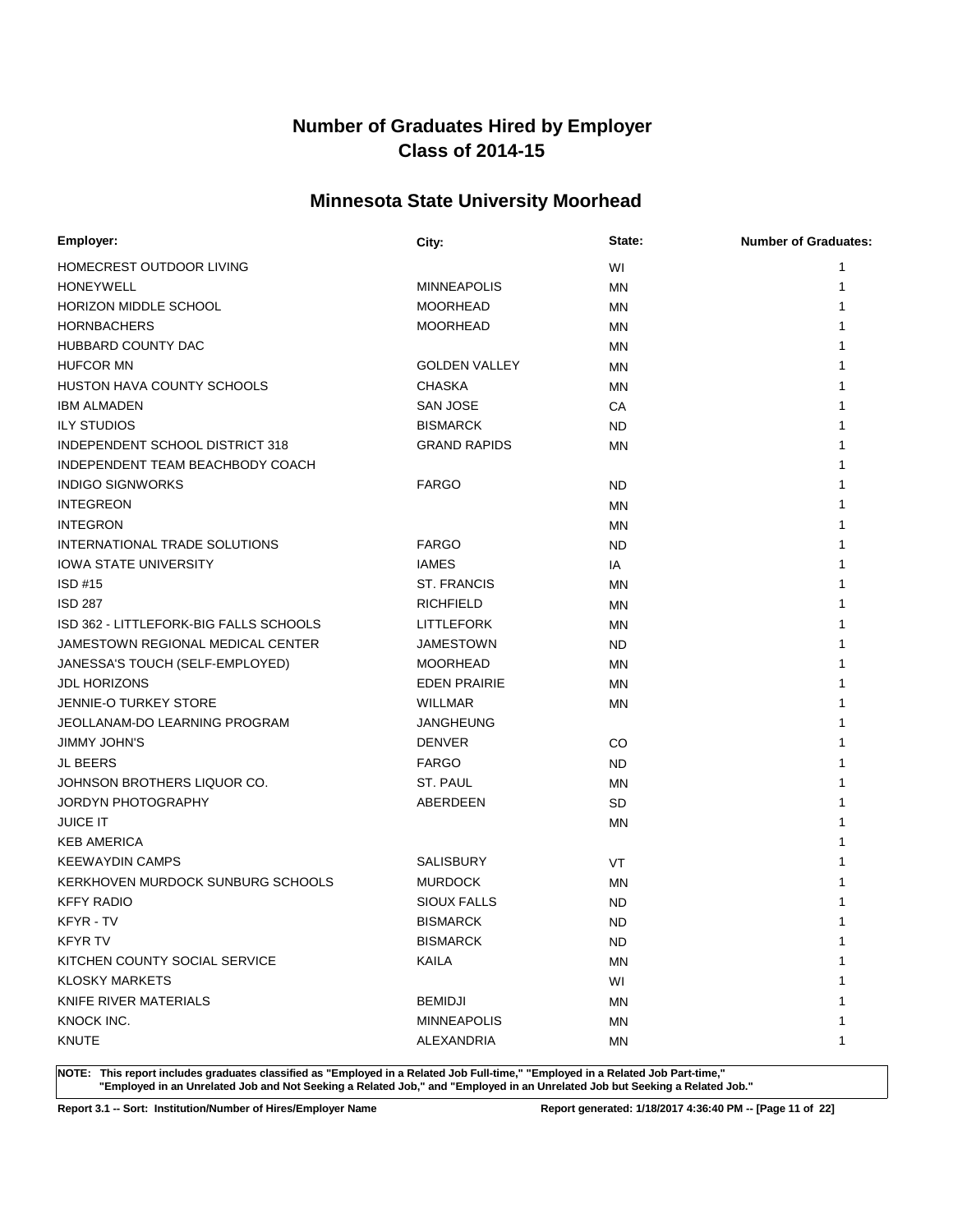# **Minnesota State University Moorhead**

| KNUTE NELSON HOME CARE<br>LITTLE FALLS<br><b>MN</b><br>1<br><b>KVRR</b><br>WI<br>1 |  |
|------------------------------------------------------------------------------------|--|
|                                                                                    |  |
|                                                                                    |  |
| <b>KVRR FOX NEWS</b><br><b>FARGO</b><br><b>ND</b><br>1                             |  |
| LA QUINTA INN & SUITES<br><b>FARGO</b><br><b>ND</b>                                |  |
| LAC QUI PARLE FAMILY SERVICES<br><b>MADISON</b><br><b>MN</b>                       |  |
| LAKE AREA GRAPHIX & SIGN WORK<br>ALEXANDRIA<br>ΜN                                  |  |
| LAKE HENRY IMPLEMENT<br><b>PAYNESVILLE</b><br>ΜN                                   |  |
| LAKE PARK AUDUBON HS<br>ΜN                                                         |  |
| LAKE PARK AUDUBON SCHOOL DISTRICT<br><b>AUDUBON</b><br>MN                          |  |
| LAKE PARK/ AUDUBON SCHOOL<br><b>AUDUBON</b><br>MN                                  |  |
| LAKE REGION SPECIAL EDUCATION<br><b>DEVILS LAKE</b><br>ND.                         |  |
| LAKE SUPERIOR COLLEGE                                                              |  |
| LAKELAND MENTAL HEALTH CENTER<br><b>MOORHEAD</b><br>MN                             |  |
| LAKELINE MENTAL HELATH CENTER<br>MN                                                |  |
| LAKES & PRAIRIES COMMUNITY ACTION PARTNE<br><b>MOORHEAD</b><br><b>MN</b>           |  |
| <b>LAKESHIRTS</b><br><b>FARGO</b><br>ND.                                           |  |
| LANCASTER PUBLIC SCHOOL<br>LANCASTER<br><b>MN</b>                                  |  |
| <b>LAUREN RICKS FITREPUBLIC</b><br>THIEF RIVER FALLS<br>MN                         |  |
| <b>CITY</b><br>LAW FIRM<br>ST                                                      |  |
| LEGACY BUILDING SOLUTIONS<br>ST. CLOUD<br>ΜN                                       |  |
| <b>LEGACY ELEMENTARY</b><br><b>WEST FARGO</b><br>ND.                               |  |
| <b>LIFESPRK</b><br><b>EDINA</b><br>ΜN                                              |  |
| LIFETIME FITNESS<br><b>MINNEAPOLIS</b><br><b>MN</b>                                |  |
| LINCOLN PUBLIC SCHOOLS<br><b>LINCOLN</b><br><b>NE</b>                              |  |
| LINDENMEYER MUNROE<br><b>MN</b>                                                    |  |
| LISA WEBER<br>WAUBUN                                                               |  |
| LOFT<br>MN                                                                         |  |
| LONDON'S LIMITED HAIR SALON<br><b>ST LOUIS PARK</b><br>MN                          |  |
| LONE TREE<br>ND.                                                                   |  |
| LOVE YOUR YARD<br><b>FARGO</b><br><b>ND</b>                                        |  |
| LOWE'S HOME IMPROVEMENT<br><b>FARGO</b><br>ND.                                     |  |
| LSS OF MN<br>ST. PAUL<br>MN                                                        |  |
| LUTHERAN SOCIAL SERVICES<br><b>SIOUX FALLS</b><br><b>SD</b>                        |  |
| <b>M STATE</b><br><b>MOORHEAD</b><br>1<br>ΜN                                       |  |
| M STATE COMMUNITY & TECHNICAL COLLEGE<br><b>MOORHEAD</b><br>1<br>MN                |  |
| MACALESTER COLLEGE<br><b>MINNEAPOLIS</b><br>ΜN                                     |  |
| <b>MAGENTA TECHNOLOGIES</b><br><b>SAINT LOUIS PARK</b><br>ΜN                       |  |
| <b>MAHNOMEN COUNTY SOCIAL SERVICES</b><br><b>MAHNOMEN</b><br>ΜN                    |  |
| <b>MAMAC SYSTEMS INC</b><br><b>CHANHASSEN</b><br>ΜN<br>1                           |  |
| MAPLE ISLAND INC.<br>WANAURINGO<br>ΜN<br>1                                         |  |

**NOTE: This report includes graduates classified as "Employed in a Related Job Full-time," "Employed in a Related Job Part-time," "Employed in an Unrelated Job and Not Seeking a Related Job," and "Employed in an Unrelated Job but Seeking a Related Job."**

**Report 3.1 -- Sort: Institution/Number of Hires/Employer Name Report generated: 1/18/2017 4:36:40 PM -- [Page 12 of 22]**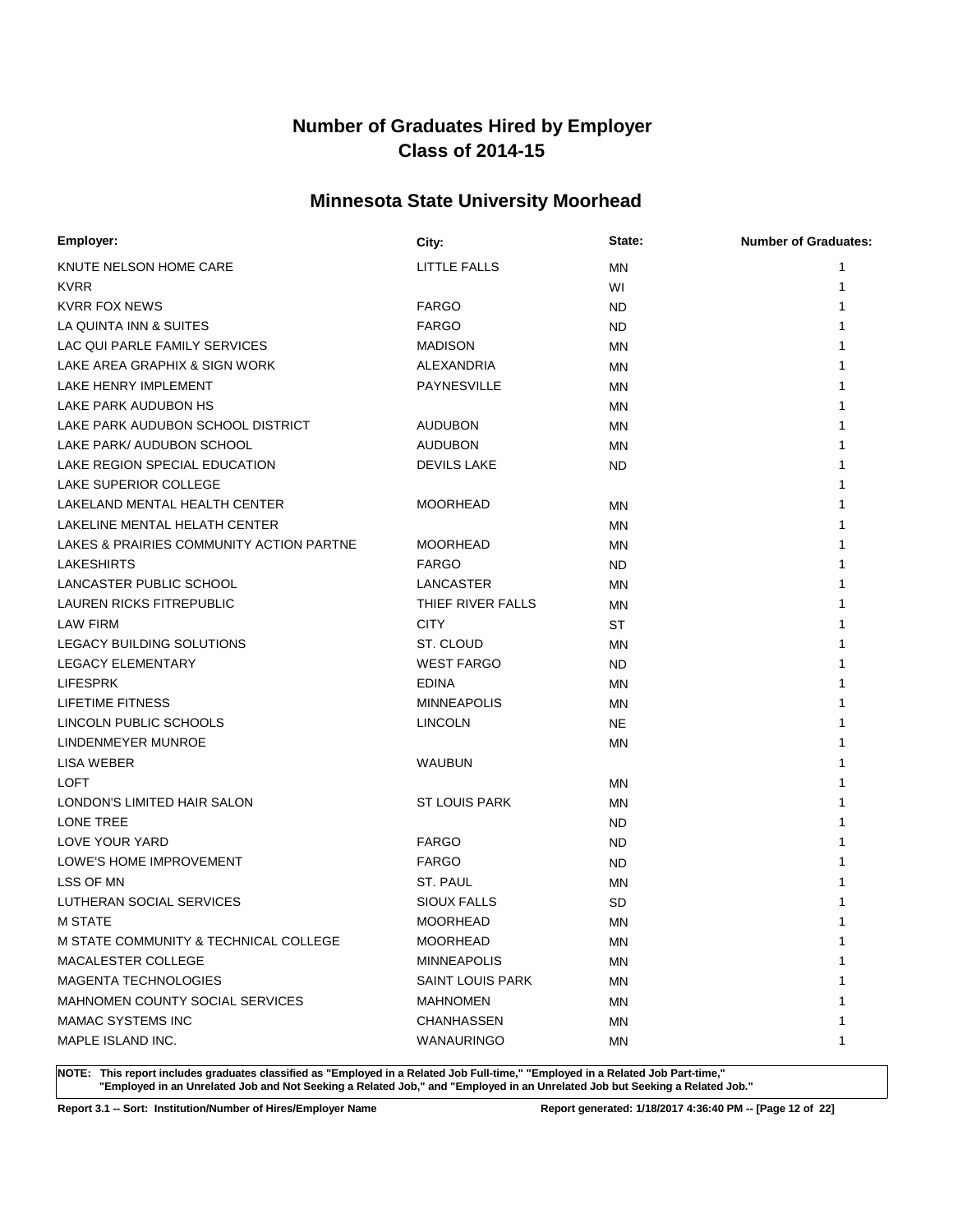# **Minnesota State University Moorhead**

| Employer:                                | City:                | State:    | <b>Number of Graduates:</b> |
|------------------------------------------|----------------------|-----------|-----------------------------|
| <b>MARRIOTT INTERNATIONAL</b>            | <b>MOORHEAD</b>      | <b>MN</b> | 1                           |
| <b>MARSHALL PUBLIC SCHOOLS</b>           | <b>MARSHALL</b>      | MN        | 1                           |
| MASCHKA, RIEDY & RIES LAW FIRM           | <b>ROCHESTER</b>     | MN        |                             |
| MASSACHUSETTS INSTITUTE OF TECHNOLOGY    | <b>CAMBRIDGE</b>     | МA        |                             |
| <b>MBA ARCHITECTURE</b>                  |                      | ΜN        |                             |
| <b>MCGLADREY</b>                         | <b>MINNEAPOLIS</b>   | ΜN        |                             |
| MCGOUGH CONSTRUCTION                     | ST. PAUL             | ΜN        |                             |
| MCGUIRE MIDDLE SCHOOL                    | LAKEVILLE            | MN        |                             |
| MCINTOSH COUNTY SHERIFFS OFFICE          | <b>ASHLEY</b>        | ND.       |                             |
| MCKENZIE COUNTY SCHOOL DISTRICT          | <b>WATFORD</b>       | ND.       |                             |
| <b>MCKINLEY</b>                          |                      | <b>MN</b> |                             |
| <b>MCLAUGHLIN RV FARGO</b>               | <b>FARGO</b>         | ND.       |                             |
| MCNEILUS TRUCK MANUFACTURING             | DODGE CENTER         | <b>MN</b> |                             |
| <b>MEDIA PRODUCTIONS</b>                 | <b>FARGO</b>         | ND.       |                             |
| <b>MEDTRONIC</b>                         | <b>BROOKLYN PARK</b> | MN        |                             |
| MELROSE AREA HIGH SCHOOL                 | <b>MELROSE</b>       | ΜN        |                             |
| MENARDS                                  | APPLE VALLEY         | ΜN        |                             |
| <b>MENARDS</b>                           | <b>MOORHEAD</b>      | ΜN        |                             |
| <b>MERCER CONSULTING</b>                 | <b>MINNEAPOLIS</b>   | ΜN        |                             |
| <b>MERCHANT'S BANK</b>                   | <b>RED WING</b>      | ΜN        |                             |
| <b>MERIDIAN SERVICES</b>                 | <b>GOLDEN VALLEY</b> | MN        |                             |
| METROPOLITAN MOSQUITO CONTROL DISTRICT   | ST. PAUL             | ΜN        |                             |
| <b>MICHAEL BUTTS</b>                     | <b>WATERTOWN</b>     | SD.       |                             |
| <b>MICHAELS ARTS &amp; CRAFTS STORES</b> |                      | AZ        |                             |
| MIDDLE EAST INTERNATIONAL SCHOOL         | <b>DOHA</b>          |           |                             |
| MIDTOKA ELEMENTARY SCHOOL                | <b>BINFORD</b>       | <b>ND</b> |                             |
| MILACA HIGH SCHOOL                       | <b>MILACA</b>        | ΜN        |                             |
| MILLENNIUM HEALTH                        | SAN DIEGO            | СA        |                             |
| MILLIMAN                                 | <b>BLOOMINGTON</b>   | ΜN        |                             |
| MILNOR PUBLIC SCHOOL                     | <b>MILNOR</b>        | ND.       |                             |
| MINNEAPOLIS PUBLIC SCHOOLS               | <b>MINNEAPOLIS</b>   | ΜN        |                             |
| MINNESOTA AUTISM CENTER                  | <b>EDEN PRAIRIE</b>  | MN        |                             |
| MINNESOTA DEPARTMENT OF CORRECTIONS      | ST. CLOUD            | ΜN        |                             |
| MINNESOTA PUBLIC SCHOOLS                 |                      | ΜN        | 1                           |
| MINNESOTA READING CORPS                  | <b>MINNEAPOLIS</b>   | ΜN        | 1                           |
| MINNESOTA STATE UNIVERSITY               | <b>MOORHEAD</b>      | ΜN        |                             |
| MINNESOTA VALLEY COOPERATIVE             | <b>RENVILLE</b>      | ΜN        |                             |
| MINNESOTA VINYL & ALUMINUM INC           | <b>SHAKOPEE</b>      | ΜN        |                             |
| MINNETONKA CHRISTIAN ACADEMY             | <b>MINNETONKA</b>    | ΜN        |                             |
| MINNEWASKA PUBLIC SCHOOLS                | <b>GLENWOOD</b>      | ΜN        | 1                           |

**NOTE: This report includes graduates classified as "Employed in a Related Job Full-time," "Employed in a Related Job Part-time," "Employed in an Unrelated Job and Not Seeking a Related Job," and "Employed in an Unrelated Job but Seeking a Related Job."**

**Report 3.1 -- Sort: Institution/Number of Hires/Employer Name Report generated: 1/18/2017 4:36:40 PM -- [Page 13 of 22]**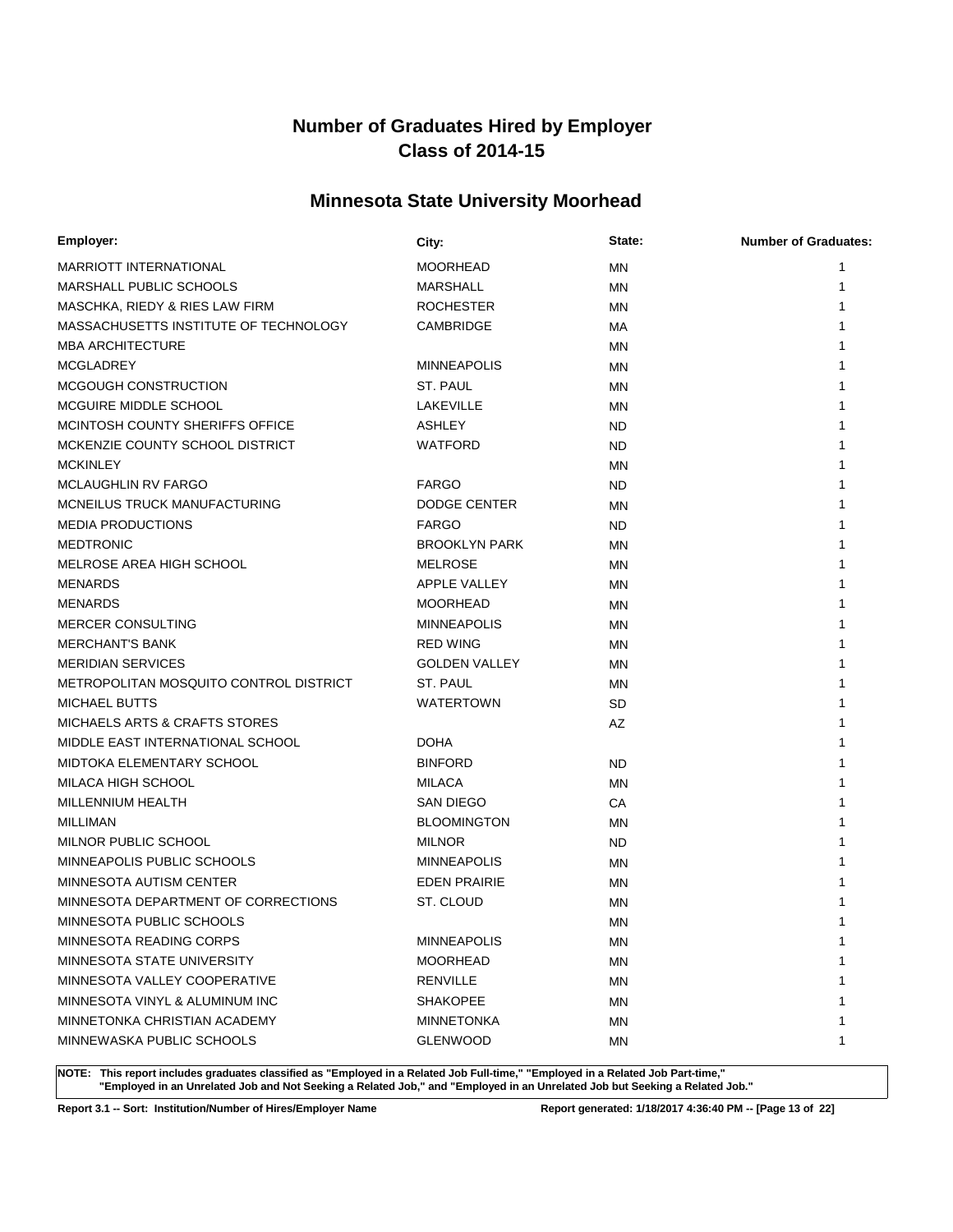# **Minnesota State University Moorhead**

| Employer:                                | City:                 | State:    | <b>Number of Graduates:</b> |
|------------------------------------------|-----------------------|-----------|-----------------------------|
| MINNEWASKA PUBLIC SCHOOLS                | <b>STARBUCK</b>       | MN        | 1                           |
| MINNWEST BANK                            | <b>DAWSON</b>         | <b>MN</b> |                             |
| <b>MISSION WINE AND SPIRT</b>            | PASADENA              | CA        |                             |
| MOBERCIAL CO. LTD                        | <b>MOORHEAD</b>       | MN        |                             |
| MONTEVIDEO PUBLIC SCHOOLS                | <b>MONTEVIDEO</b>     | <b>MN</b> |                             |
| MOORHEAD AREA PUBLIC SCHOOLS, DIST. 152  | <b>MOORHEAD</b>       | <b>MN</b> |                             |
| MOORHEAD HIGH SCHOOL                     | <b>MOORHEAD</b>       | <b>MN</b> |                             |
| MOOSE LAKE COMMUNITY SCHOOL              | MOOSE LAKE            | <b>MN</b> |                             |
| MORGAN PROUTY PHOTOGRAPHY                | <b>MOORHEAD</b>       | <b>MN</b> |                             |
| MORRIS AREA ELEMENTARY SCHOOL            | <b>MORRIS</b>         | ΜN        |                             |
| MOTHERHOOD MATERNITY                     | <b>FARGO</b>          | ND.       |                             |
| <b>MOUNDS VIEW PUBLIC SCHOOLS</b>        | ST. PAUL              | MN        |                             |
| <b>MSCTC FERGUS FALLS</b>                | <b>FERGUS FALLS</b>   | MN        |                             |
| MSTATE - MOORHEAD                        | <b>MOORHEAD</b>       | MN        |                             |
| MSTATE COLLEGE SOUTHEAST TECHNICAL       | <b>RED WING</b>       | <b>MN</b> |                             |
| <b>MSUM - LIVINGSTON LORD LIBRARY</b>    | <b>MOORHEAD</b>       | MN        |                             |
| MTS                                      | <b>EDEN PRAIRIE</b>   | <b>MN</b> |                             |
| <b>MULTITECH INC</b>                     | <b>FARGO</b>          | ND.       |                             |
| NATIONAL MARROW DONOR PROGRAM            | <b>NEW BRIGHTON</b>   | <b>MN</b> |                             |
| NATURE'S CLASSROOM INSTITUTE             | <b>MOORHEAD</b>       | <b>MN</b> |                             |
| <b>NCW ELEMENTARY SCHOOL</b>             | <b>HENDRUM</b>        | <b>MN</b> |                             |
| NEBRASKA DEPARTMENT OF CORRECTIONAL SERV | <b>OMAHA</b>          | NE        |                             |
| <b>NESC</b>                              |                       |           |                             |
| NETWORK CENTER INC                       | <b>FARGO</b>          | <b>ND</b> |                             |
| NEW LONDON-SPICER SCHOOL DISTRICT        | <b>NEW LONDON</b>     | <b>MN</b> |                             |
| <b>NEW RIVERS PRESS</b>                  | <b>MOORHEAD</b>       | ΜN        |                             |
| NEW YORK MILLS HIGH SCHOOL               | <b>NEW YORK MILLS</b> | ΜN        |                             |
| NEWS PUBLISHING COMPANY                  | <b>BLACK EARTH</b>    | WI        |                             |
| NEWSCYCLE SOLUTIONS                      | <b>BLOOMINGTON</b>    | <b>MN</b> |                             |
| NICE RIDE MINNESOTA                      | <b>MINNEAPOLIS</b>    | MN        |                             |
| <b>NODAK</b>                             |                       | MN        |                             |
| <b>NOKIA COMPANY</b>                     | <b>FARGO</b>          | ND        |                             |
| <b>NORIDIAN</b>                          | <b>FARGO</b>          | <b>ND</b> |                             |
| NORMAN COUNTY EAST SCHOOL                | GARY                  | ΜN        |                             |
| NORTH BORDER DISTRICT SCHOOLS            | WALHALLA              | ND.       | 1                           |
| NORTH BRANCH AREA HIGH SCHOOL            | <b>NORTH BRANCH</b>   | ΜN        | 1                           |
| NORTH DAKOTA AUTISM CENTER               | <b>WEST FARGO</b>     | ND.       | 1                           |
| NORTH DAKOTA INDIAN AFFAIRS COMMISSION   | <b>BISMARCK</b>       | ND.       |                             |
| NORTH ST. PAUL/MAPLEWOOD/OAKDALE SCHOOL  | MAPLEWOOD             | ΜN        | 1                           |
| NORTHEAST METRO 916                      | WHITE BEAR LAKE       | ΜN        | 1                           |

**NOTE: This report includes graduates classified as "Employed in a Related Job Full-time," "Employed in a Related Job Part-time," "Employed in an Unrelated Job and Not Seeking a Related Job," and "Employed in an Unrelated Job but Seeking a Related Job."**

**Report 3.1 -- Sort: Institution/Number of Hires/Employer Name Report generated: 1/18/2017 4:36:40 PM -- [Page 14 of 22]**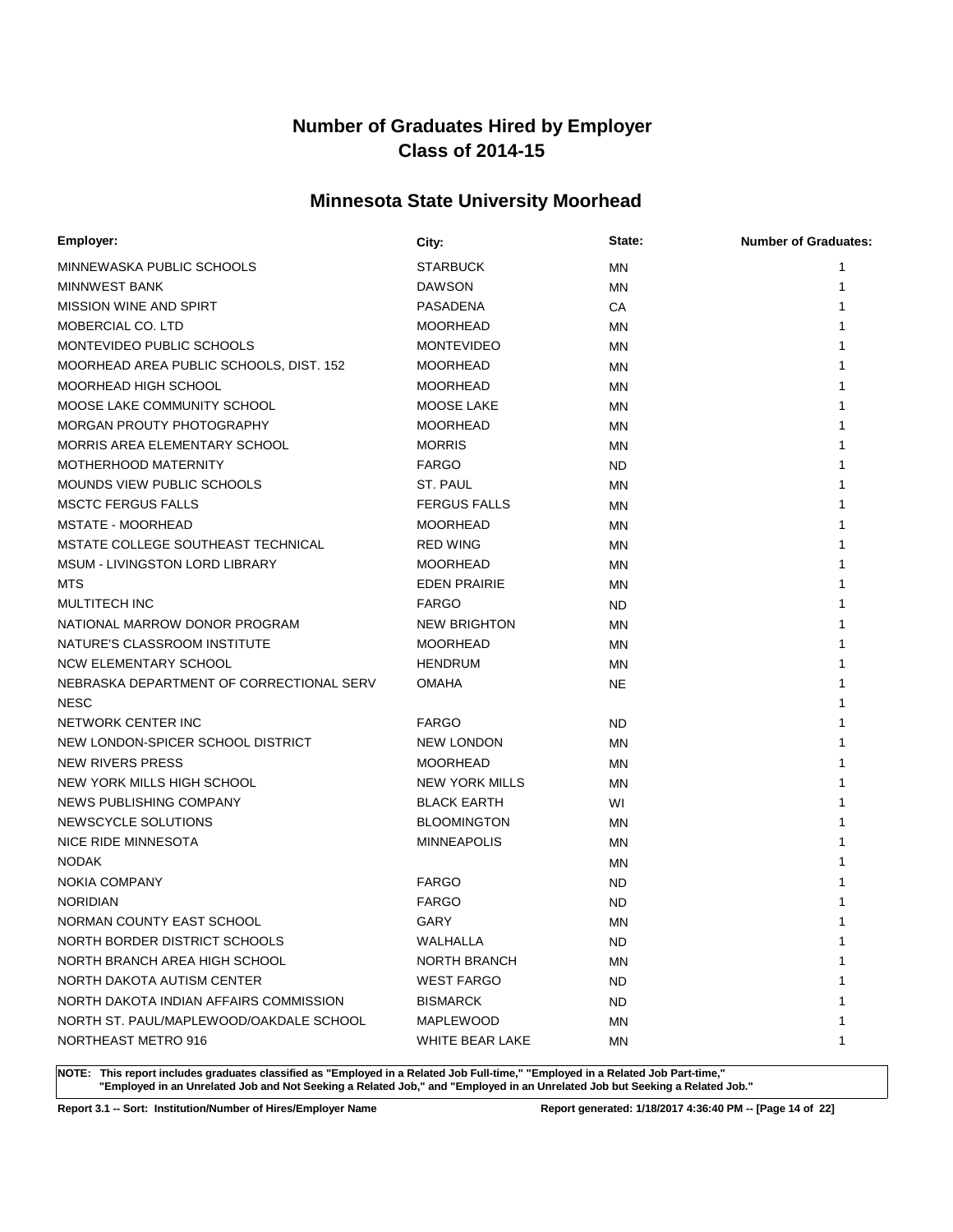# **Minnesota State University Moorhead**

| Employer:                                | City:                   | State:    | <b>Number of Graduates:</b> |
|------------------------------------------|-------------------------|-----------|-----------------------------|
| NORTHSTAR COFFEE                         |                         | <b>MN</b> |                             |
| NORTHWEST REGIONAL INTERDISTRICT COUNCIL | <b>NEWFOLDEN</b>        | MN        |                             |
| NORTHWEST SPORTS PHOTOGRAPHY             |                         |           |                             |
| NOVUM PHARMACUTICAL RESEARCH SERVICES    |                         | MN        |                             |
| OAK GROVE LUTHERAN SCHOOL                | <b>FARGO</b>            | ND        |                             |
| OAK RIVER TECHNOLOGY                     | <b>OAKDALE</b>          | MN        |                             |
| OAKES ELEMENTARY SCHOOL                  | <b>OAKES</b>            | ND        |                             |
| OFFICE OF THE GOVERNMENT - STATE OF CA   | <b>SACRAMENTO</b>       | СA        |                             |
| <b>OFFICE SIGN COMPANY</b>               | <b>FARGO</b>            | <b>ND</b> |                             |
| OGEMA ELEMENTARY SCHOOL                  | <b>OGEMA</b>            | MN        |                             |
| OLAT ANDERSON GENERAL CONSTUCTORS        | <b>FARGO</b>            | ND        |                             |
| O'LEANYS IRISH POD                       |                         | ND        |                             |
| OLMSTED MEDICAL CENTER                   | <b>ROCHESTER</b>        | <b>MN</b> |                             |
| OLSON MIDDLE SCHOOL                      | <b>BLOOMINGTON</b>      | ΜN        |                             |
| <b>OMNI</b>                              | <b>FARGO</b>            | <b>ND</b> |                             |
| <b>ONVOY</b>                             | <b>PLYMOUTH</b>         | MN        |                             |
| ONWARD THERAPY                           | <b>FARGO</b>            | <b>ND</b> |                             |
| ONWORD THERAPY                           | <b>FARGO</b>            | <b>ND</b> |                             |
| <b>OPTO MARKETING</b>                    | <b>FARGO</b>            | <b>ND</b> |                             |
| ORCCC                                    | <b>MOORHEAD</b>         | MN        |                             |
| <b>OSSEO AREA SCHOOLS</b>                | <b>MAPLE GROVE</b>      | <b>MN</b> |                             |
| OTTER TAIL CORPORATION                   | <b>FARGO</b>            | ND        |                             |
| PARK CHRISTIAN SCHOOL                    | <b>MOORHEAD</b>         | <b>MN</b> |                             |
| <b>PARK NICOLLET</b>                     | <b>SAINT LOUIS PARK</b> | MN        |                             |
| <b>PARK NICOLLET</b>                     | <b>ST. LOUIS PARK</b>   | <b>MN</b> |                             |
| PARK RAPIDS AREA SCHOOL                  | <b>PARK RAPIDS</b>      | ΜN        |                             |
| PARK RAPIDS ELEMENTARY                   | <b>PARK RAPIDS</b>      | ΜN        |                             |
| <b>PARK RAPIDS SCHOOL</b>                | <b>PARK RAPIDS</b>      | ΜN        |                             |
| <b>PARTNERS IN EXCELLENCE</b>            | <b>BURNSVILLE</b>       | <b>MN</b> |                             |
| <b>PARVI HOME SERVICES</b>               |                         | ΜN        |                             |
| PEMBERTON LAW                            | <b>ALEXANDRIA</b>       | ΜN        |                             |
| PENNINGTON COUNTY                        | <b>RAPID CITY</b>       | SD        |                             |
| PERFORMANCE CONTRACTING INC              | <b>SPOKANE</b>          | WA        |                             |
| PERHAM HIGH SCHOOL                       | <b>PERHAM</b>           | MN        | 1                           |
| <b>PETCO</b>                             |                         | CA        | 1                           |
| PHEASANT ACRES GOLF COURSE               | <b>ROGERS</b>           | <b>MN</b> |                             |
| PICKETT & DEMUTH, LTD.                   | <b>FERGUS FALLS</b>     | <b>MN</b> |                             |
| PIERCE COUNTY SOCIAL SERVICES            | <b>RUGBY</b>            | ND.       |                             |
| PINE HAVEN                               | PINE ISLAND             | ΜN        | 1                           |
| PINNACLE SERVICES                        | <b>MINNEAPOLIS</b>      | ΜN        | 1                           |

**NOTE: This report includes graduates classified as "Employed in a Related Job Full-time," "Employed in a Related Job Part-time," "Employed in an Unrelated Job and Not Seeking a Related Job," and "Employed in an Unrelated Job but Seeking a Related Job."**

**Report 3.1 -- Sort: Institution/Number of Hires/Employer Name Report generated: 1/18/2017 4:36:40 PM -- [Page 15 of 22]**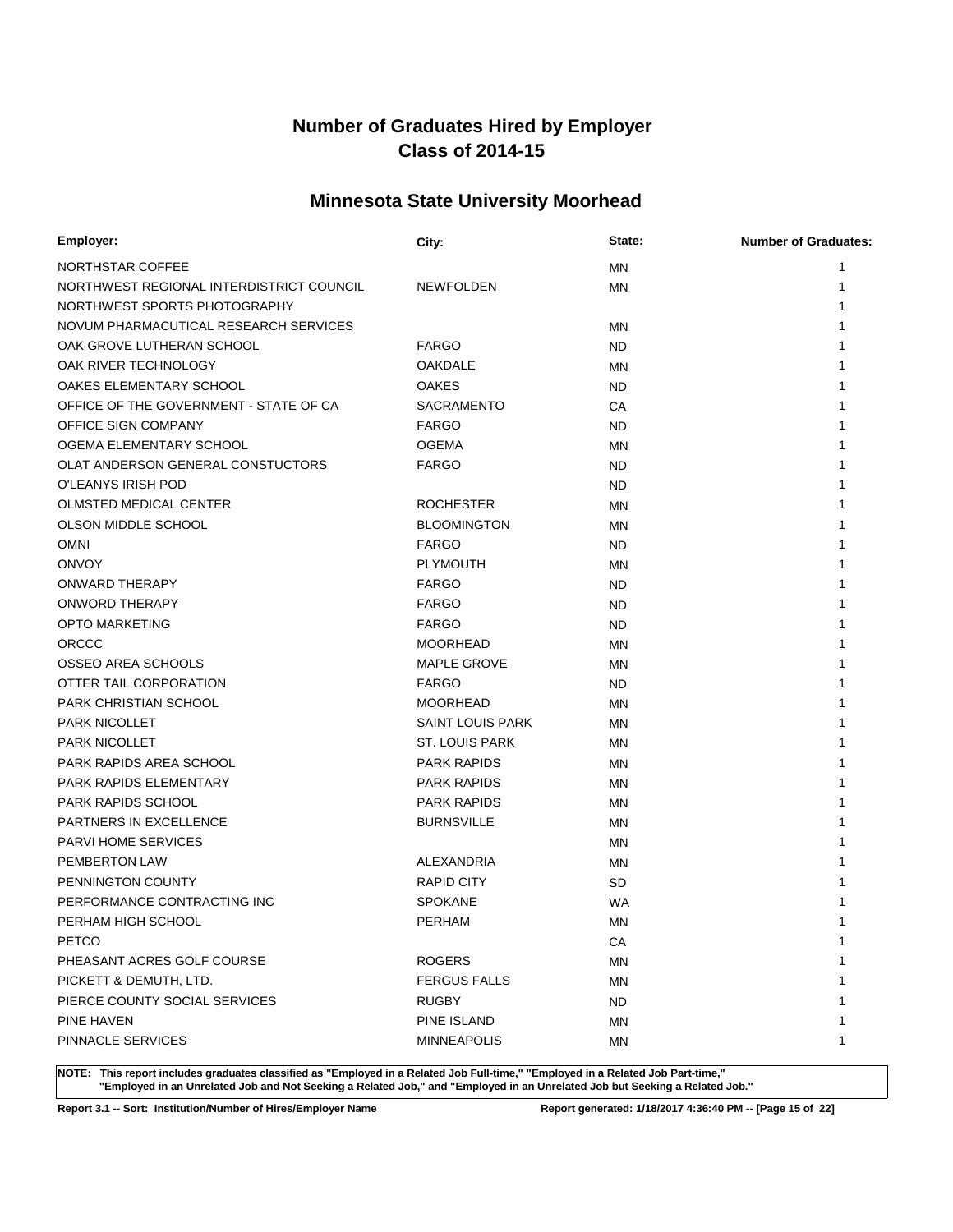# **Minnesota State University Moorhead**

| Employer:                           | City:                      | State:    | <b>Number of Graduates:</b> |
|-------------------------------------|----------------------------|-----------|-----------------------------|
| PIONEER RESA                        | <b>CLEVELAND</b>           | GA        | 1                           |
| PLAY IT AGAIN SPORTS                | <b>FARGO</b>               | <b>ND</b> | 1                           |
| PLUMBERS, INC.                      | <b>FERGUS FALLS</b>        | <b>MN</b> |                             |
| <b>PMCS</b>                         | <b>SCOTTSDALE</b>          | AZ        |                             |
| POLISHED NAIL SPA                   | <b>FARGO</b>               | <b>ND</b> |                             |
| POLK COUNTY PUBLIC HEALTH           | <b>CROOKSTON</b>           | <b>MN</b> |                             |
| POUDRE VALLEY HOSPITAL              | <b>FORT COLLINS</b>        | CO        |                             |
| <b>PPD</b>                          | <b>MADISON</b>             | WI        |                             |
| <b>PRAIRIE RIDGE FITNESS</b>        | <b>ELBOW LAKE</b>          | MN        |                             |
| PRIME THERAPEUTIC                   | <b>EDINA</b>               | <b>MN</b> |                             |
| PRIMEWEST HEALTH                    | ALEXANDRIA                 | <b>MN</b> |                             |
| PRIMROSE SCHOOL OF MINNETONKA       | <b>MINNETONKA</b>          | <b>MN</b> |                             |
| PRIVATE EMPLOYER                    | <b>COLUMBUS</b>            | GA        |                             |
| PRIVATE EMPLOYER                    |                            | <b>MN</b> |                             |
| PRIVATE FAMILY                      | <b>FARGO</b>               | ND.       |                             |
| PRIVATE NANNY                       |                            | <b>OR</b> |                             |
| PROBSTFIELD ELEMENTARY              |                            | <b>MN</b> |                             |
| PROVIDENCE ACADEMY                  | <b>PLYMOUTH</b>            | <b>MN</b> |                             |
| <b>PSAV</b>                         | <b>MINNEAPOLIS</b>         | <b>MN</b> |                             |
| <b>PURPLE PLUM</b>                  |                            | <b>MN</b> |                             |
| <b>QARYAN STEEL</b>                 | <b>DAMMAM</b>              |           |                             |
| QSI NEXTGEN HEALTHCARE              | <b>IRVINE</b>              | СA        |                             |
| <b>QUALITY INN</b>                  | <b>FARGO</b>               | ND.       |                             |
| RADISSON HOTEL AND SUITES           | <b>FARGO</b>               | ND        |                             |
| RAINY LAKE MEDICAL CENTER           | <b>INTERNATIONAL FALLS</b> | MN        |                             |
| RAMADA PLAZA HOTEL                  | <b>REDMOND</b>             | <b>WA</b> |                             |
| RAMSEY COUNTY DISTRICT COURT        | ST. PAUL                   | ΜN        |                             |
| <b>RDO EQUIPMENT</b>                | <b>FARGO</b>               | ND.       |                             |
| RDO EQUIPMENT CO.                   | <b>FARGO</b>               | ND        |                             |
| <b>READING CORPS</b>                | <b>WHEATON</b>             | <b>MN</b> |                             |
| <b>READING THERAPY CENTER</b>       | <b>WILLMAR</b>             | <b>MN</b> |                             |
| REAL JOURNEY ACADEMIES              | <b>CHINO</b>               | CA        |                             |
| RED RIDGE CONSTRUCTION              | <b>BILLINGS</b>            | MT        |                             |
| RED RIVER ANIMAL EMERGENCY CLINIC   | <b>FARGO</b>               | <b>ND</b> | 1                           |
| RED RIVER BROADCAST                 | <b>FARGO</b>               | ND.       | 1                           |
| <b>RED RIVER HUMAN SERVICES</b>     | <b>WEST FARGO</b>          | <b>ND</b> | 1                           |
| RED RIVER HUMAN SERVICES FOUNDATION | <b>FARGO</b>               | ND.       |                             |
| RED RIVER ZOO                       | <b>FARGO</b>               | ND.       | 1                           |
| <b>RED WILLOW BIBLE CAMP</b>        | <b>BINFORD</b>             | ND.       | 1                           |
| <b>REDENBERGH LAW FIRM</b>          |                            | <b>MN</b> | 1                           |

**NOTE: This report includes graduates classified as "Employed in a Related Job Full-time," "Employed in a Related Job Part-time," "Employed in an Unrelated Job and Not Seeking a Related Job," and "Employed in an Unrelated Job but Seeking a Related Job."**

**Report 3.1 -- Sort: Institution/Number of Hires/Employer Name Report generated: 1/18/2017 4:36:40 PM -- [Page 16 of 22]**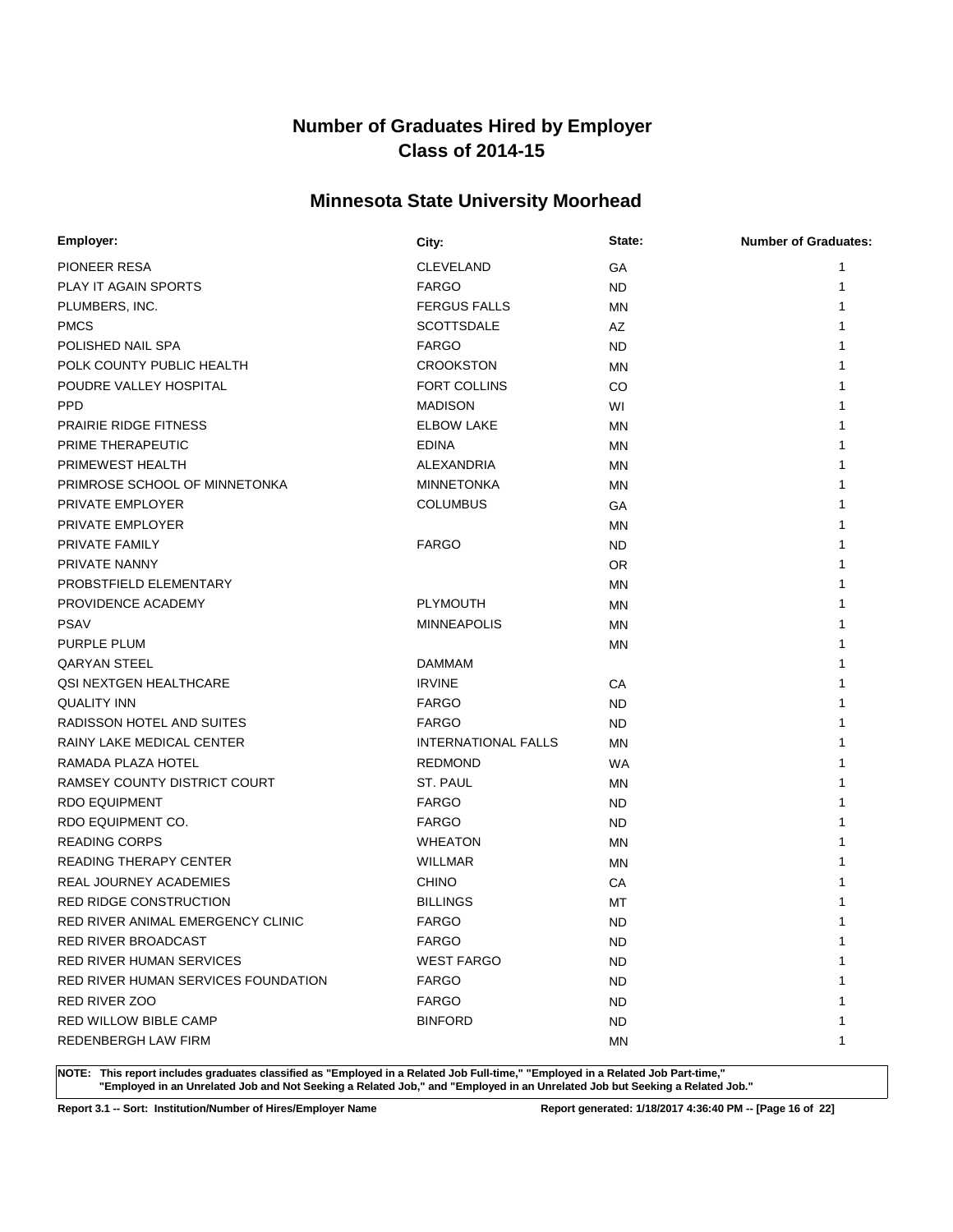# **Minnesota State University Moorhead**

| Employer:                              | City:                | State:    | <b>Number of Graduates:</b> |
|----------------------------------------|----------------------|-----------|-----------------------------|
| REDWATER PRODUCTIONS                   | <b>BISMARCK</b>      | ND.       | 1                           |
| REHAB CARE                             | <b>DETROIT LAKES</b> | <b>MN</b> | 1                           |
| <b>REHAB CARE</b>                      | <b>STAPLES</b>       | ΜN        |                             |
| RENVILLE COUNTY WEST SCHOOL DISTRICT   | <b>RENVILLE</b>      | MN        |                             |
| <b>RESULTS UNLIMITED</b>               | <b>MOORHEAD</b>      | ΜN        |                             |
| REVLITZ LANGUAGE SCHOOL                | <b>CANCUN</b>        |           |                             |
| RICE LAKE CONSTRUCTION GROUP           |                      | ΜN        |                             |
| RICHARDSON INDEPENDENT SCHOOL DISTRICT | <b>RICHARDSON</b>    |           |                             |
| RICHLAND COUNTY                        | <b>WAHPETON</b>      | <b>ND</b> |                             |
| <b>RIDGEWAY IRRIGATION</b>             | <b>FARGO</b>         | ND.       |                             |
| RIVER POINTE OF MOORHEAD               | <b>MOORHEAD</b>      | <b>MN</b> |                             |
| RIVERVIEW HEALTH                       | <b>CROOKSTON</b>     | <b>MN</b> |                             |
| <b>RJM CONSTRUCTION</b>                | <b>BURNSVILLE</b>    | MN        |                             |
| RNR REALTY INTERNATIONAL               | <b>MINNEAPOLIS</b>   | ΜN        |                             |
| ROCHESTER CATHOLIC SCHOOLS             | <b>MOORHEAD</b>      | ΜN        |                             |
| ROCHON CORPORATION                     |                      |           |                             |
| ROCKKE CONSTRUCTION                    | <b>FARGO</b>         | ND.       |                             |
| ROSEMOUNT NUCLEAR/EMERSON PROCESS MGMT | <b>MINNEAPOLIS</b>   | <b>MN</b> |                             |
| ROTHSAY SCHOOLS                        | <b>ROTHSAY</b>       | ΜN        |                             |
| <b>ROVIG FARM</b>                      | <b>NARSHVILLE</b>    |           |                             |
| ROYALTY ENTERTAINMENT                  | <b>FARGO</b>         | ND.       |                             |
| <b>RTR SCHOOLS</b>                     | <b>RUTHTON</b>       | <b>MN</b> |                             |
| RUNESTONE AREA EDUCATION DISTRICT      | ALEXANDRIA           | <b>MN</b> |                             |
| RUSH CITY SCHOOL DISTRICT              | <b>RUSH CITY</b>     | <b>MN</b> |                             |
| SALVORY LIFE WELLNESS CENTER           |                      | ID        |                             |
| SAN JOSE SABERCATS                     | SAN JOSE             | СA        |                             |
| <b>SANFORD</b>                         | <b>BEMIDJI</b>       | MN        |                             |
| SANFORD                                | <b>SIOUX FALLS</b>   | SD        |                             |
| SANFORD HEALTH                         | THIEF RIVER FALLS    | MN        |                             |
| <b>SANFORD HEALTH</b>                  |                      | ND.       |                             |
| <b>SANFORD HEALTJ</b>                  | <b>FARGO</b>         | ND.       |                             |
| SANFORD HOME CARE                      | <b>FARGO</b>         | <b>ND</b> |                             |
| SANFORD MEDICAL CENTER                 | <b>FARGO</b>         | <b>ND</b> |                             |
| SANFORD POWER CENTER                   | <b>MOORHEAD</b>      | MN        | 1                           |
| <b>SCHEELS</b>                         | <b>FARGO</b>         | ND.       | 1                           |
| <b>SCHOOL DISTRICT 279</b>             | <b>BROOKLYN PARK</b> | <b>MN</b> | 1                           |
| <b>SEARS AUTO CENTER</b>               |                      | ΜN        | 1                           |
| <b>SELF EMPLOYED</b>                   |                      | FL.       | 1                           |
| <b>SELF EMPLOYED</b>                   |                      | MN        | 1                           |
| SELF-EMPLOYED                          | <b>LOS ANGELES</b>   | CA        | 1                           |

**NOTE: This report includes graduates classified as "Employed in a Related Job Full-time," "Employed in a Related Job Part-time," "Employed in an Unrelated Job and Not Seeking a Related Job," and "Employed in an Unrelated Job but Seeking a Related Job."**

**Report 3.1 -- Sort: Institution/Number of Hires/Employer Name Report generated: 1/18/2017 4:36:40 PM -- [Page 17 of 22]**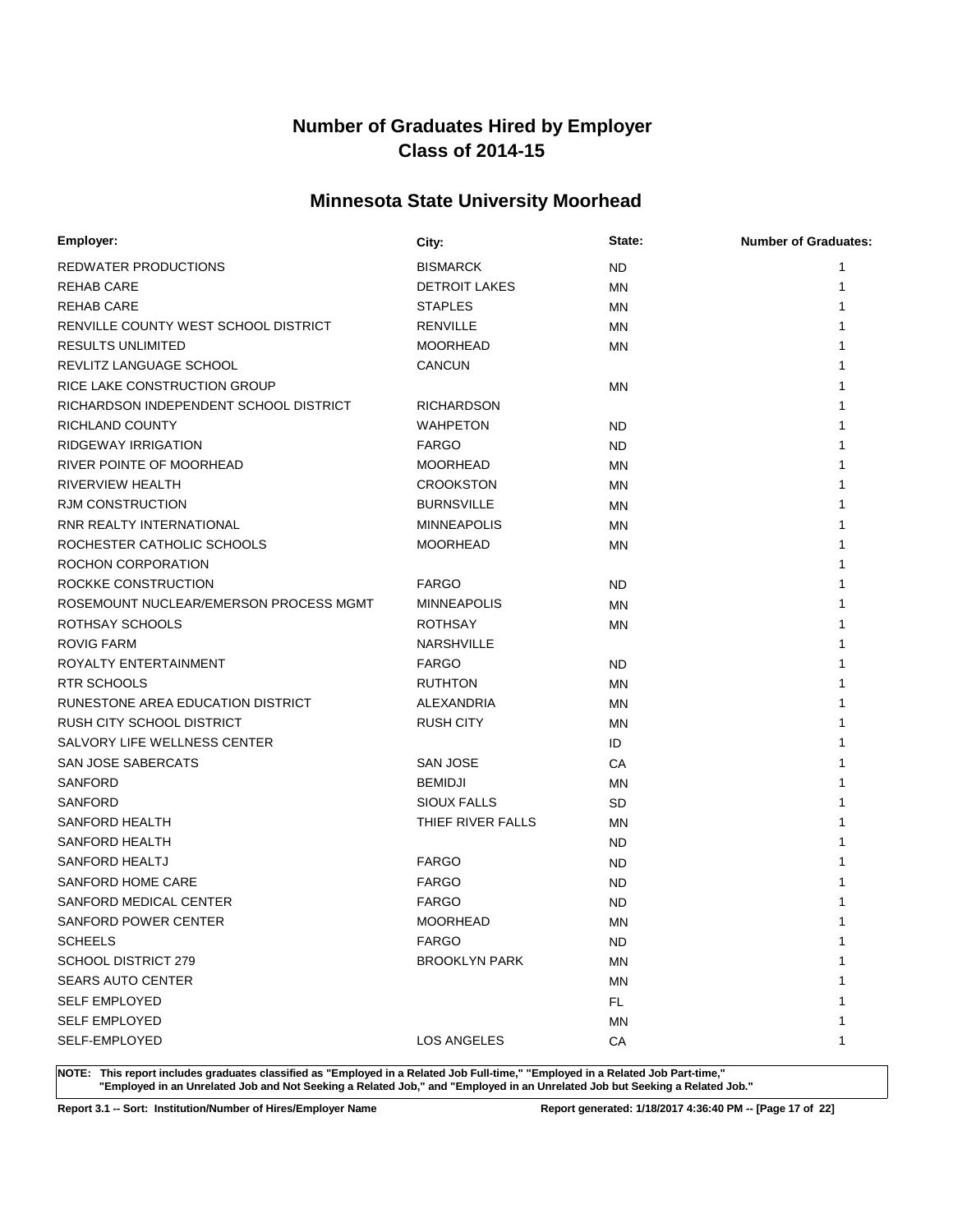# **Minnesota State University Moorhead**

| Employer:                           | City:              | State:    | <b>Number of Graduates:</b> |
|-------------------------------------|--------------------|-----------|-----------------------------|
| SELF-EMPLOYED                       |                    | CO        |                             |
| SELF-EMPLOYED                       | <b>CORCORAN</b>    | MN        |                             |
| SELF-EMPLOYED                       | <b>HOPKINS</b>     | MN        |                             |
| SELF-EMPLOYED                       | <b>MINNEAPOLIS</b> | MN        |                             |
| SELF-EMPLOYED                       | <b>MOORHEAD</b>    | MN        |                             |
| SELF-EMPLOYED                       | <b>BRANSON</b>     | <b>MO</b> |                             |
| SELF-EMPLOYED                       | <b>FARGO</b>       | ND        |                             |
| SELF-EMPLOYED                       | <b>LISBON</b>      | ND        |                             |
| SELF-EMPLOYED                       | <b>WATERTOWN</b>   | SD        |                             |
| SENDCAA HEAD START BIRTH TO FIVE    | <b>FARGO</b>       | ND        |                             |
| <b>SEPHORA</b>                      | <b>MOORHEAD</b>    | MN        |                             |
| <b>SERCO GLOBAL</b>                 |                    | ND        |                             |
| <b>SG REINERTSEN ELEMENTARY</b>     | <b>MOORHEAD</b>    | MN        |                             |
| SHAYAN VALLEY SPECIAL ED UNIT       | <b>BUFFALO</b>     | ND        |                             |
| SHEYENNE CROSSINGS                  | <b>WEST FARGO</b>  | ND        |                             |
| SHEYENNE VALLEY CARE CENTER         | <b>VALLEY CITY</b> | ND        |                             |
| SIBLEY ELEMENTARY SCHOOL            | ALBERT LEA         | MN        |                             |
| SIDNEY'S EVOLUTION                  |                    |           |                             |
| <b>SIEMENS ENERGY</b>               | <b>CHARLOTTE</b>   | NC.       |                             |
| SINGLE POINT OF CONTACT SPOC        | ALAMEDA            | СA        |                             |
| SKY ZONE AND GNC                    | <b>MOREHEAD</b>    | MN        |                             |
| <b>SKYBRIDGE AMERICAS</b>           | <b>GREENFIELD</b>  | MN        |                             |
| <b>SKYLARK</b>                      | <b>TOKYO</b>       |           |                             |
| <b>SLIWOSKI AND STUMPHF</b>         | <b>FARGO</b>       | ND        |                             |
| SMALL WONDERS PRESCHOOL & CHILDCARE | <b>FARGO</b>       | ND        |                             |
| <b>SMITH MOTORS</b>                 | <b>WAHPETON</b>    | ND        |                             |
| <b>SNAP FITNESS</b>                 |                    |           |                             |
| <b>SODEXO</b>                       | <b>FARGO</b>       | ND        |                             |
| SOFT POWER SOLUTION                 | <b>FARGO</b>       | ND        |                             |
| SOLUTION BEHAVIORAL HEALTHCARE PRO  | <b>MOORHEAD</b>    | MN        |                             |
| SOLUTIONS BEHAVIORAL HEALTHCARE     | ALEXANDRIA         | MN        |                             |
| SOUTH VALLEY SPECIAL EDUCATION UNIT | <b>FARGO</b>       | ND        |                             |
| SOUTHERN GRAPHIC SYSTEMS            | <b>MINNEAPOLIS</b> | MN        |                             |
| SOUTHERN WASHINGTON COUNTY SCHOOLS  | <b>WOODBURY</b>    | MN        | 1                           |
| SOUTHWEST HEALTH AND HUMAN SERVICE  | <b>MARSHALL</b>    | ΜN        | $\mathbf{1}$                |
| SOUTHWEST HEALTHCARE                | <b>BOWMAN</b>      | <b>ND</b> | 1                           |
| SPAKEYS STONEHEART                  | FRAZEE             | MN        |                             |
| SPANISH MINISTRY OF EDUCATION       |                    |           | 1                           |
| <b>SPARTAN NASH</b>                 |                    |           | 1                           |
| <b>SPICY PIE PIZZA</b>              | <b>FARGO</b>       | <b>ND</b> | 1                           |

**NOTE: This report includes graduates classified as "Employed in a Related Job Full-time," "Employed in a Related Job Part-time," "Employed in an Unrelated Job and Not Seeking a Related Job," and "Employed in an Unrelated Job but Seeking a Related Job."**

**Report 3.1 -- Sort: Institution/Number of Hires/Employer Name Report generated: 1/18/2017 4:36:40 PM -- [Page 18 of 22]**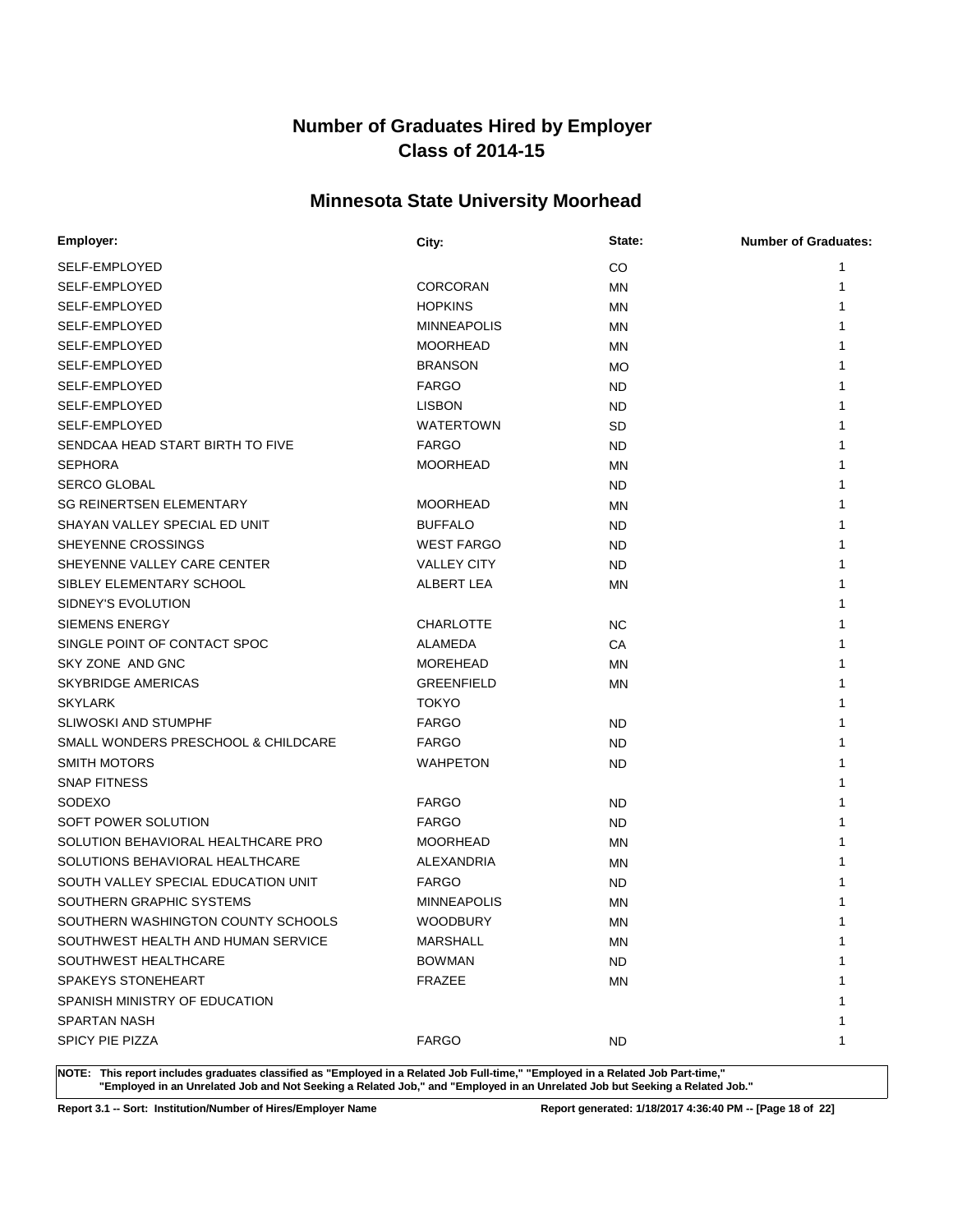# **Minnesota State University Moorhead**

| Employer:                             | City:               | State:    | <b>Number of Graduates:</b> |
|---------------------------------------|---------------------|-----------|-----------------------------|
| <b>SPIRIT ROOM</b>                    | <b>FARGO</b>        | ND        | 1                           |
| <b>SPORT NGIN</b>                     | <b>MINNEAPOLIS</b>  | <b>MN</b> | 1                           |
| ST. BENEDICT'S SENIOR COMMUNITY       | ST. CLOUD           | MN        |                             |
| ST. CATHERINE'S UNIVERSITY            | ST. PAUL            | MN        |                             |
| ST. CLOUD HISPITAL                    | ST. CLOUD           | MN        |                             |
| ST. CLOUD VAMC                        | ST. CLOUD           | MN        |                             |
| ST. JOSEPH'S CATHOLIC SCHOOL          | <b>MOORHEAD</b>     | MN        |                             |
| ST. JOSEPH'S SCHOOL                   | <b>MOORHEAD</b>     | MN        |                             |
| <b>ST. JUDE MEDICAL</b>               | <b>MINNEAPOLIS</b>  | MN        |                             |
| ST. PAUL COUNTY SCHOOLS               | ST. PAUL            | MN        |                             |
| ST. PAUL'S NEWMAN CENTER              | <b>FARGO</b>        | ND        |                             |
| STANFORD HEALTH CARE                  | PALO ALTO           | СA        |                             |
| STATE OF MINNESOTA                    | <b>FERGUS FALLS</b> | MN        |                             |
| STOLEN FORTUNES STUDIOS/SELF-EMPLOYED | <b>DULUTH</b>       | MN        |                             |
| STRATASYS DIRECT MANUFACTURING        | <b>EDEN PRAIRIE</b> | MN        |                             |
| <b>STRUCTURES INC</b>                 | <b>GRAND FORKS</b>  | ND        |                             |
| <b>STRUNHUT PLAYERS</b>               |                     | MN        |                             |
| <b>STURGEON ELECTRIC</b>              | <b>HENDERSON</b>    | CO        |                             |
| SUBSTITUTE TEACHER                    | <b>WILLMAR</b>      | MN        |                             |
| <b>SUBWAY</b>                         | <b>FARGO</b>        | ND        |                             |
| <b>SUMMIT GUIDANCE</b>                | <b>MOORHEAD</b>     | MN        |                             |
| <b>SUNTANA</b>                        | <b>FARGO</b>        | ND        |                             |
| <b>SUPER VALUE</b>                    | <b>FARGO</b>        | ND        |                             |
| <b>SYNSTELIEM</b>                     | <b>FERGUS FALLS</b> | MN        |                             |
| TALKING STICK RESORT ARENA            | <b>PHEONIX</b>      | AZ        |                             |
| <b>TARGET</b>                         | ALEXANDRIA          | MN        |                             |
| TARGET                                | <b>MOORHEAD</b>     | MN        |                             |
| <b>TARGET CORPORATION</b>             | <b>MOORHEAD</b>     | MN        |                             |
| TATE TOPA TRIBAL SCHOOL               | FORT TOTTEN         | ND        |                             |
| <b>TCA ARCHITECTS</b>                 | <b>LOS ANGELES</b>  | СA        |                             |
| <b>TECTA AMERICA</b>                  | <b>FARGO</b>        | <b>ND</b> |                             |
| TELLURIDE FILM FESTIVAL               |                     |           |                             |
| THE BRIAN CENTER                      | <b>WILSON</b>       | <b>NC</b> |                             |
| THE DOLLAR TREE                       | <b>MOUTSVIEW</b>    | <b>MN</b> | 1                           |
| THE GODDARD SCHOOL                    | <b>FARGO</b>        | <b>ND</b> | 1                           |
| THE HOME DEPOT                        | <b>FARGO</b>        | <b>ND</b> |                             |
| THE LEARNING CIRCLE                   | <b>RED WING</b>     | MN        |                             |
| THE RED RIVER VALLEY ACADEMY          | <b>MOORHEAD</b>     | <b>MN</b> |                             |
| THE ROADHOUSE                         | CORMORANT           | MN        |                             |
| THE VILLAGE                           | ALEXANDRIA          | <b>MN</b> | 1                           |

**NOTE: This report includes graduates classified as "Employed in a Related Job Full-time," "Employed in a Related Job Part-time," "Employed in an Unrelated Job and Not Seeking a Related Job," and "Employed in an Unrelated Job but Seeking a Related Job."**

**Report 3.1 -- Sort: Institution/Number of Hires/Employer Name Report generated: 1/18/2017 4:36:40 PM -- [Page 19 of 22]**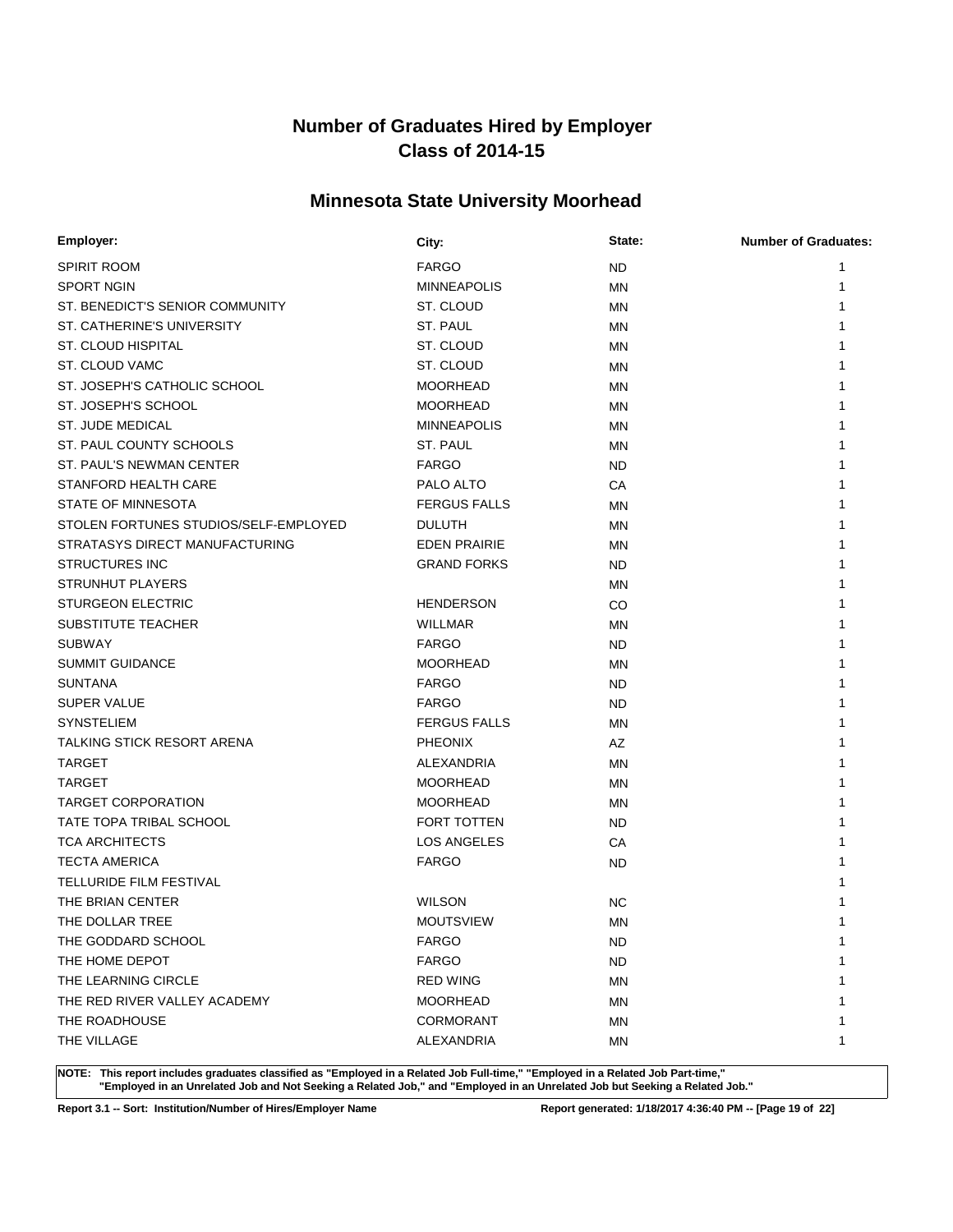# **Minnesota State University Moorhead**

| Employer:                               | City:               | State:    | <b>Number of Graduates:</b> |
|-----------------------------------------|---------------------|-----------|-----------------------------|
| THE VILLAGE                             | <b>MOORHEAD</b>     | MN        | 1                           |
| THEO A                                  |                     |           | 1                           |
| <b>THOMSON TEUTERS</b>                  | <b>ROCHESTER</b>    | NY        |                             |
| <b>TITAN MACHINARY</b>                  | <b>WEST FARGO</b>   | ND        |                             |
| <b>TITAN OUTLET STORE</b>               | <b>GLYNDON</b>      | MN        |                             |
| TIWAHE INITITIATIVE / SPIRIT LAKE TRIBE | <b>FORT TOTTEN</b>  | ND.       |                             |
| <b>TRANSITIONS INC</b>                  | ST. PAUL            | <b>MN</b> |                             |
| <b>TRI-COUNTY NEWS</b>                  | <b>GACKLE</b>       | ND        |                             |
| <b>TRIUMPH BANK</b>                     | <b>DAVENPORT</b>    | IA        |                             |
| <b>TRUNORTH SOLAR</b>                   | <b>EDINA</b>        | <b>MN</b> |                             |
| TURTLE MOUNTAIN COMMUNITY HS            | <b>BELCOURT</b>     | ND.       |                             |
| U OF M EXTENSION SERVICE                |                     | <b>MN</b> |                             |
| <b>U.S VETS</b>                         | <b>PHOENIX</b>      | AZ        |                             |
| U.S. ARMY                               |                     |           |                             |
| U.S. ARMY                               | FT. SILL            | OK        |                             |
| U.S. BANK                               | <b>FARGO</b>        | ND        |                             |
| U.S. BANK                               | <b>FRGO</b>         | <b>ND</b> |                             |
| U.S. BANK CORPORATION                   | <b>FARGO</b>        | ND        |                             |
| ULTRA BODY FITNESS                      | <b>DILWORTH</b>     | <b>MN</b> |                             |
| <b>UND AEROSPACE</b>                    |                     | ND        |                             |
| UNITED HEALTH GROUP                     | <b>BURNSVILLE</b>   | <b>MN</b> |                             |
| UNITED INDOOR FOOTBALL                  | <b>SIOUX FALLS</b>  | SD        |                             |
| UNIVERSITY OF MARY                      | <b>BISMARCK</b>     | ND        |                             |
| UNIVERSITY OF WISCONSIN - PLATTEVILLE   | <b>PLATTEVILLE</b>  | WI        |                             |
| UNIVERSITY OF WISCONSIN - SUPERIOR      | <b>SUPERIOR</b>     | WI        |                             |
| <b>UNS</b>                              | <b>PHOENIX</b>      | AZ        |                             |
| <b>UNSEEN</b>                           | <b>FARGO</b>        | ND        |                             |
| <b>US ARMY</b>                          | <b>MINNEAPOLIS</b>  | <b>MN</b> |                             |
| <b>US BANK</b>                          | <b>FARGO</b>        | ND.       |                             |
| USFWS TAMARAC NATIONAL WILDLIFE REFUGE  | <b>ROCHERT</b>      | MN        |                             |
| <b>USHER'S HOUSE</b>                    | <b>MOORHEAD</b>     | <b>MN</b> |                             |
| UTAH STATE UNIVERSITY                   | <b>LOGAN</b>        | UT        |                             |
| VALLEY LAKE BOYS HOME                   | <b>BRECKENRIDGE</b> | <b>MN</b> |                             |
| VALLEY LAKE BOY'S HOME                  | <b>BRECKENRIDGE</b> | MN        |                             |
| <b>VALLEY NEWS LIVE</b>                 | <b>FARGO</b>        | ND.       | 1                           |
| <b>VANITY</b>                           | <b>MOORHEAD</b>     | ΜN        |                             |
| <b>VEDDER DESIGNS</b>                   | <b>MOORHEAD</b>     | ΜN        |                             |
| <b>VIKING MANOR</b>                     | ULEN                | MN        |                             |
| <b>VINTAGE BREWING COMPANY</b>          | <b>MADISON</b>      | WI        |                             |
| VMC CONSULTING                          | <b>MONTREAL</b>     |           | 1                           |

**NOTE: This report includes graduates classified as "Employed in a Related Job Full-time," "Employed in a Related Job Part-time," "Employed in an Unrelated Job and Not Seeking a Related Job," and "Employed in an Unrelated Job but Seeking a Related Job."**

**Report 3.1 -- Sort: Institution/Number of Hires/Employer Name Report generated: 1/18/2017 4:36:40 PM -- [Page 20 of 22]**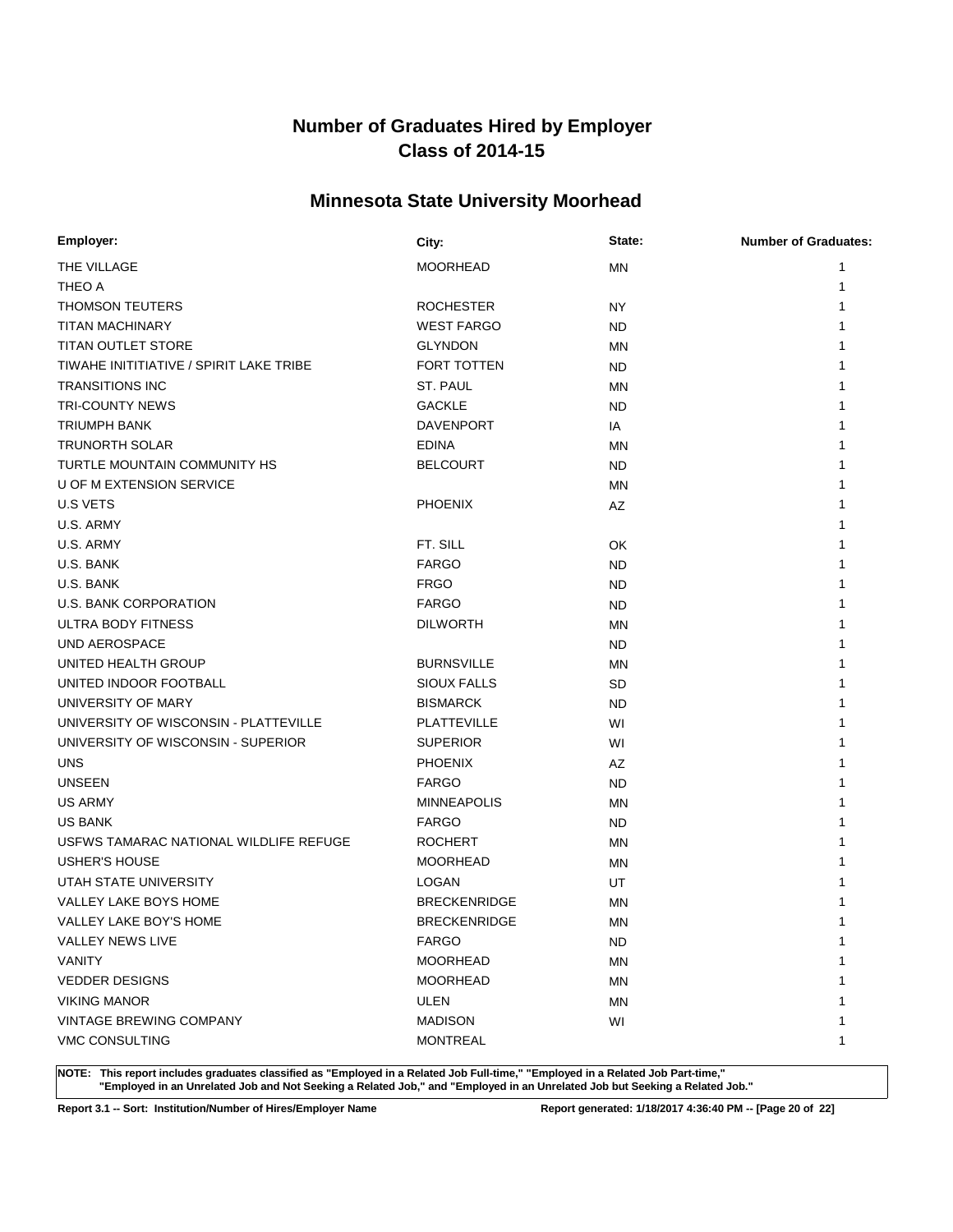# **Minnesota State University Moorhead**

| Employer:                                | City:               | State:    | <b>Number of Graduates:</b> |
|------------------------------------------|---------------------|-----------|-----------------------------|
| <b>VOLT STAFFING</b>                     | <b>FARGO</b>        | <b>ND</b> | 1                           |
| WACONIA MUSIC STUDIO                     | <b>WACONIA</b>      | <b>MN</b> | 1                           |
| <b>WADENA COUNTY HUMAN SERVICES</b>      | WADENA              | <b>MN</b> | 1                           |
| <b>WALLACE GRADE SCHOOL</b>              | <b>OTTAWA</b>       | IL.       |                             |
| WALLGREENS                               | <b>FARGO</b>        | <b>ND</b> |                             |
| <b>WAO</b>                               | <b>WARREN</b>       | MN        |                             |
| WARROAD PUBLIC SCHOOL                    | WARROAD             | <b>MN</b> |                             |
| <b>WAUBUN HIGH SCHOOL</b>                | <b>WAUBUN</b>       | MN        |                             |
| WAVERLY/SOUTH SHORE SCHOOL               | WAVERLY             | SD        |                             |
| <b>WDC PUBLIC SCHOOLS</b>                | WADENA              | <b>MN</b> |                             |
| <b>WELLS FARGO</b>                       | <b>CONCORD</b>      | СA        |                             |
| <b>WELLS FARGO</b>                       | <b>EAGEN</b>        | <b>MN</b> |                             |
| <b>WELLS FARGO</b>                       | <b>MOORHEAD</b>     | <b>MN</b> |                             |
| <b>WELLS FARGO INSURANCE SERVICES</b>    | <b>MINNEAPOLIS</b>  | <b>MN</b> |                             |
| WELLS FARGO WHOLESALE TALENT ACQUISITION | <b>MINNEAPOLIS</b>  | <b>MN</b> |                             |
| WENDY'S                                  |                     | MN        |                             |
| WEST CENTRAL JUVENILE CENTER             | <b>MOORHEAD</b>     | MN        |                             |
| <b>WESTERN STATE BANK</b>                | <b>WEST FARGO</b>   | ND        |                             |
| <b>WHBM</b>                              | <b>FARGO</b>        | ND        |                             |
| <b>WIEBER WELL DRILLING</b>              | <b>LIDGERWOOD</b>   | ND        |                             |
| <b>WILKIN COUNTY</b>                     | <b>BRECKENRIDGE</b> | MN        |                             |
| WILKIN COUNTY PUBLIC HEALTH              | <b>BRECKENRIDGE</b> | MN        | 1                           |
| <b>WILLISTON STATE COLLEGE</b>           | <b>WILLISTON</b>    | ND.       |                             |
| <b>WILLMAR PUBLIC SCHOOLS</b>            | <b>WILLMAR</b>      | MN        |                             |
| WILMAE SPECIAL EDUCATION UNIT            | <b>WATFORD CITY</b> | <b>ND</b> |                             |
| WOESSNER CONSTRUCTION                    | <b>FERGUS FALLS</b> | MN        |                             |
| <b>WOODWINDS</b>                         | <b>WOODBURY</b>     | <b>MN</b> |                             |
| <b>XCEL ENERGY</b>                       | <b>MAPLE GROVE</b>  | <b>MN</b> |                             |
| <b>YMCA</b>                              |                     |           |                             |
| <b>YMCA</b>                              | <b>FARGO</b>        | ND        |                             |
| <b>YMCA</b>                              | <b>WEST FARGO</b>   | ND        |                             |
| YMCA- EARLY CHILDHOOD LEARNING CENTER    | <b>NEW HOPE</b>     | MN        |                             |
| YMCA OF CASS & CLAY COUNTIES             | <b>FARGO</b>        | <b>ND</b> |                             |
| YMCA OF THE ROCKIES                      | <b>GRANBY</b>       | CO        | 1                           |
| YOUTHWORKS                               | <b>FARGO</b>        | <b>ND</b> | 1                           |
| YUNEL PHENADOL PUBLIC SCHOOLS            | YUNEL               |           | 1                           |
| YWCA EMERGENCY SHELTER                   | <b>FARGO</b>        | <b>ND</b> | 1                           |
| ZODIAC AEROSPACE                         | <b>SANTA MARIA</b>  | CA        | 1                           |
| Employer Name Not Given                  |                     |           | 452                         |
| Employer Name Not Given                  | <b>MINNEAPOLIS</b>  | <b>MN</b> | 4                           |

**NOTE: This report includes graduates classified as "Employed in a Related Job Full-time," "Employed in a Related Job Part-time," "Employed in an Unrelated Job and Not Seeking a Related Job," and "Employed in an Unrelated Job but Seeking a Related Job."**

**Report 3.1 -- Sort: Institution/Number of Hires/Employer Name Report generated: 1/18/2017 4:36:40 PM -- [Page 21 of 22]**